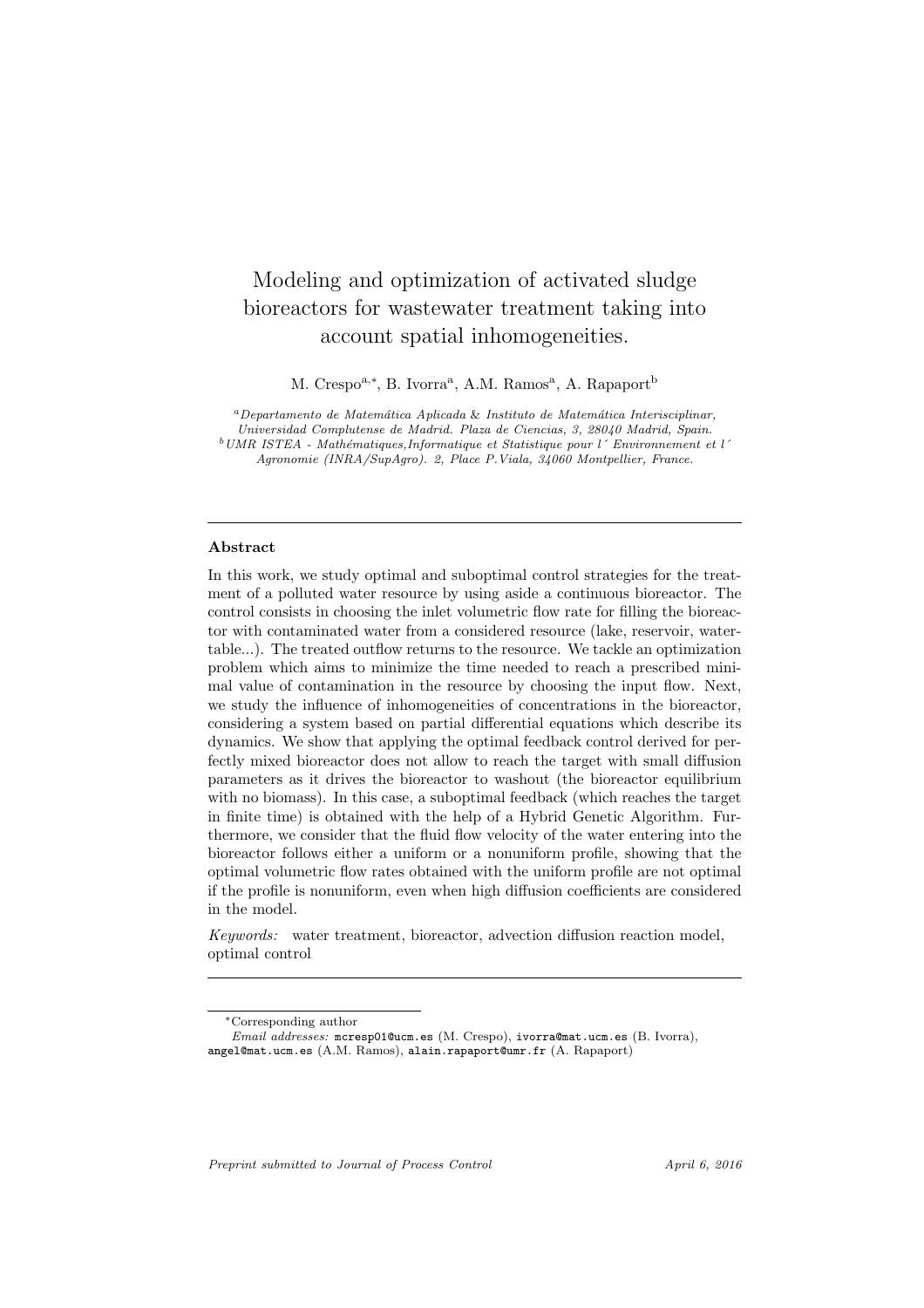#### 1. Introduction

The decontamination of water resources is a major environmental issue in the areas of prevention of eutrophication and wastewater treatment. Eutrophication is a process whereby water resources becomes too rich in organic material and mineral nutrients. Household products (phosphorus detergents) and products used in agriculture (nitrate fertilizers) are the main causes of pollution of water resources. As a result, some plants (in particular planktonic algae) can grow rapidly and reduce the available oxygen of the aquatic ecosystem resulting, for instance, in the death of local bio-organisms (such as fishes). The activated sludge process is a way of eliminating eutrophication from water resources. The process uses biomass (i.e., bacteria) to feed with substrate (i.e., the organic contaminant) in wastewater, producing a high quality effluent for a reasonable operating and maintenance cost. It consists of several interrelated components:

- A tank where the biological reaction occurs, called bioreactor. Bacteria thrive as they travel through the bioreactor and they multiply rapidly with sufficient food (substrate).
- A waste water source that feeds the bioreactor.
- A settler situated at the bottom of the bioreactor, separating bacteria from the clearer water. This accumulated bacteria is called activated sludge.
- A means of collecting the activated sludge, either to return it to the bioreactor or to remove it from the process.

Three modes of operation are very common in activated sludge bioreactor execution: batch, continuous and fed-batch. During batch operation no substrate is added to the initial charge and the product is not removed until the end of the process; in continuous operation the substrate is continually added and product continually removed; in fed-batch operation the feed rate may be changed during the process, but no product is removed until the end. One of the advantages of the continuous mode regarding batch and fed-batch (see  $[1, 2]$  $[1, 2]$  $[1, 2]$ ), is that it does not require necessarily upstream tanks (i.e., tanks used to stock contaminated water that cannot be treated immediately by the bioreactor).

The optimization of activated sludge processes has received a great attention in the literature (see, e.g.,[\[3\]](#page-25-2), [\[4\]](#page-25-3) and [\[5](#page-25-4)] for reviews of the different optimization techniques that have been used in bioprocesses). The objective is usually to control the inlet flow rate of the bioreactor for attaining a prescribed target (e.g., a small prescribed amount of pollutant at the bioreactor outlet) in a finite given time. Particularly, the maximization of bacteria production in a well mixed fedbatch bioreactor has been studied using different optimization techniques, as Pontryagin Maximum Principle (see [\[6\]](#page-25-5)), Genetic Algorithms (see [\[7](#page-25-6), [8](#page-25-7), [9,](#page-25-8) [10\]](#page-25-9)) or Hybrid Stochastic-Deterministic Methods (see [\[6\]](#page-25-5), [\[11\]](#page-26-0)). The effects of varying the inlet flow velocity and the substrate concentration input in continuous bioreactors have been studied as well (see for instance [\[12](#page-26-1)], [\[13\]](#page-26-2), [\[14\]](#page-26-3) and [\[15](#page-26-4)]).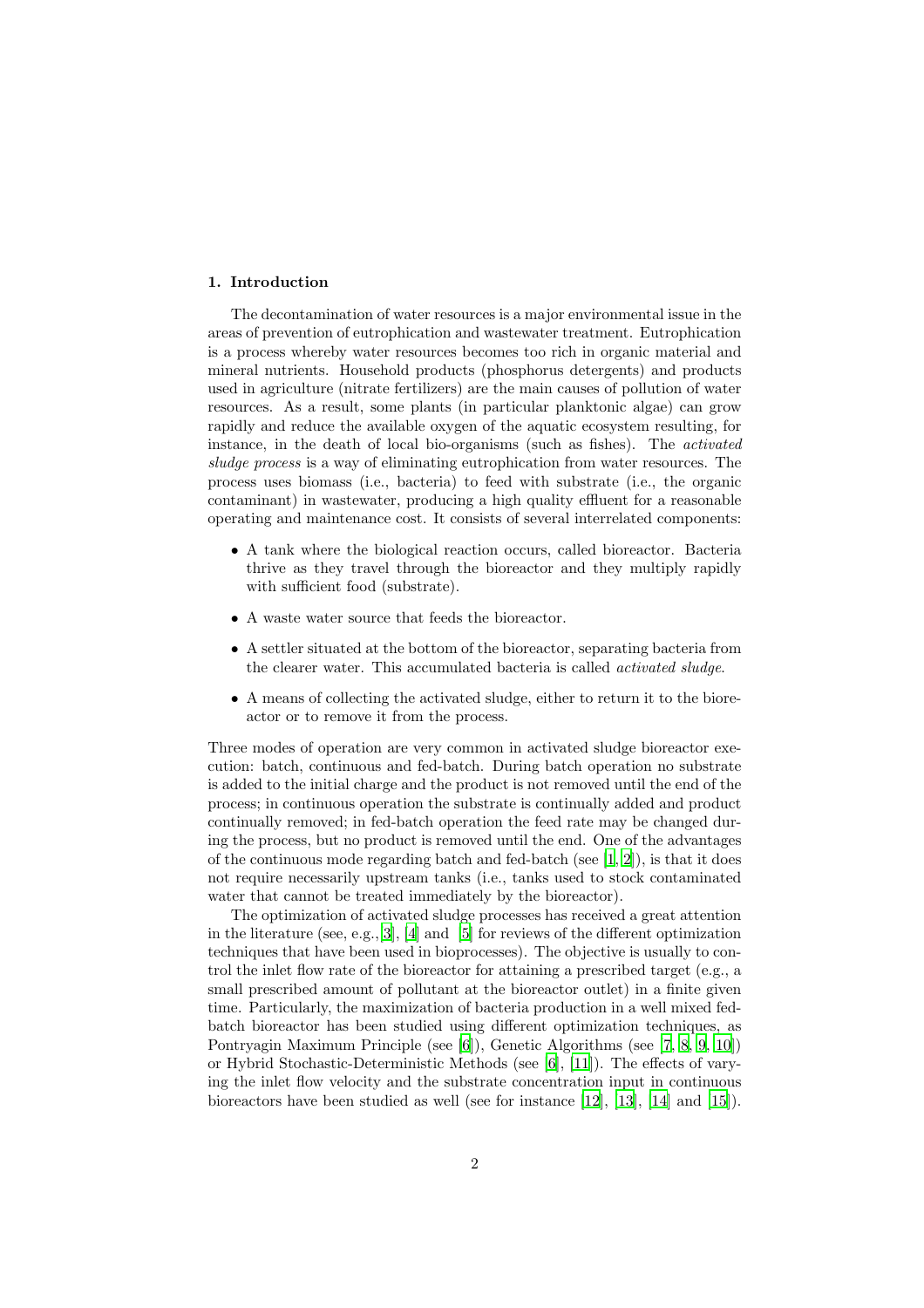The biological purification of waste water is an example of application of continuous bioreactors (see [\[16\]](#page-26-5), [\[17\]](#page-26-6) and [\[18\]](#page-26-7)). Specifically, the influence of inhomogeneity was studied in [\[17](#page-26-6)] [\[19\]](#page-26-8) [\[20\]](#page-26-9), where the problem of water treatment was tackled when considering non homogeneous substrate concentration in the water resource.

Typically, introducing biomass in the resource is forbidden because of the risk of having bacteria growing in competition with other populations that also need oxygen. Therefore, we assume that the resource contains only undesirable chemical substrate, that we assume to be distributed uniformly all the time. Bacteria are present only in the bioreactor and filtered by a settler at the output so that they do not enter the resource. The activity of the bacteria inside the bioreactor induces a gradient of substrate concentration, which can be negligible or not, depending on the ratio between the advection and diffusion effects of the physical system. We aim at studying the influence of this gradient on the optimal inlet volumetric flow rate control problem. Following [\[17](#page-26-6)], we consider a natural resource polluted with a substrate concentration  $S_r$ . The objective of the treatment is to decrease  $S_r$ , as fast as possible, to a target value  $S_{\text{lim}}$ , with the help of a bioreactor. The bioreactor is fed from the resource with a volumetric flow rate  $Q$ , and its output returns to the resource with the same flow rate Q (we implicitly assume that the impact of the volume of the collected biomass on the flow rate is negligible), after separation of biomass in a settler (See Figure [1\)](#page-2-0).



<span id="page-2-0"></span>Figure 1: Connection of the bioreactor with the resource

The paper is organized as follows: Section [2](#page-3-0) introduces an ODE model describing the behavior of the contamination in the water resource and two models describing the dynamics of the bioreactor, using ODEs and PDEs, respectively. In Section [3,](#page-9-0) we state the optimization problem, which aims to minimize the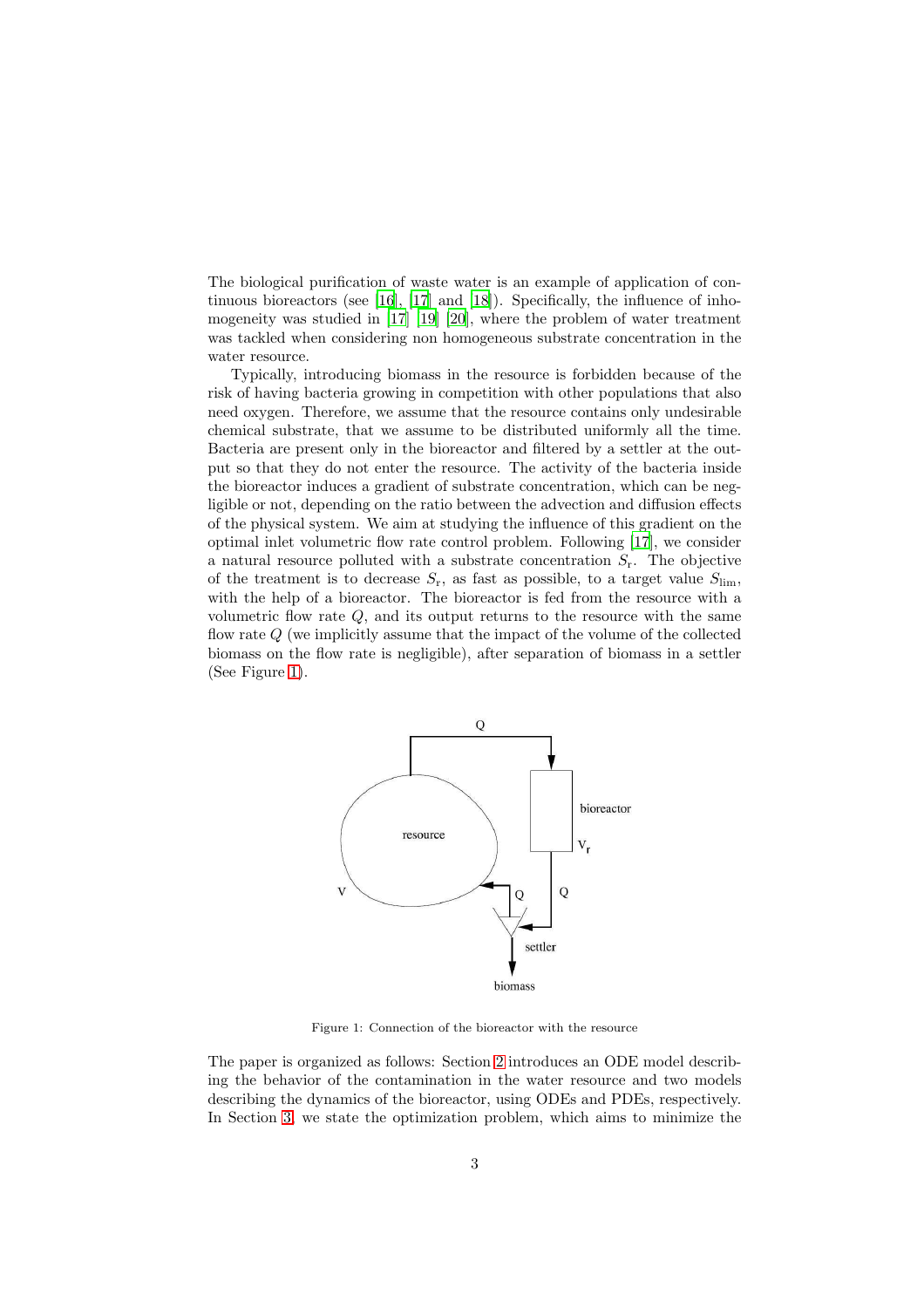time needed to decontaminate the water resource. We also present the optimization methods used in both ODE and PDE models. In Section [4](#page-15-0) we explain the numerical experiments carried out for the optimization problem and shows the results. Section [5](#page-23-0) draws the conclusions after the comparison between the numerical results obtained with the ODE and PDE models.

## <span id="page-3-0"></span>2. Mathematical modeling

Here we detail the mathematical models used to describe the dynamics of the bioreactor and the water resource. More precisely, in Section [2.1](#page-3-1) we present an ODE system under the assumption of uniform concentration of contaminant in the resource. We justify such an assumption for very large resource volumes for which the treatment takes long time. The output flow Q induces then a very small dilution rate of the contaminant in the resource compared to the diffusion of the contaminant, that maintains an (almost perfectly) homogeneous distribution in the resource. As the bioreactor volume is much smaller, the induced advection could make the assumption of homogeneous concentrations inside the bioreactor questionable depending on the process characteristics (reactor shape, agitation, diffusivity...). Then, in Section [2.2](#page-3-2) we introduce two different models which describe the behavior of the concentrations inside bioreactor.

## <span id="page-3-1"></span>2.1. Water resource model

Since we assume homogeneous distribution of substrate in the water resource, its dynamics can be described as follows [\[17](#page-26-6)]:

<span id="page-3-3"></span>
$$
\begin{cases}\n\frac{dS_r}{dt} = \frac{Q}{V}(S_{\text{out}} - S_r) & t > 0, \\
S_r(0) = S_{r,0},\n\end{cases}
$$
\n(1)

where  $S_{\rm r}$  (mol/m<sup>3</sup>) is the concentration of substrate in the water resource; V  $(m<sup>3</sup>)$  is the water resource volume;  $Q(m<sup>3</sup>/s)$  is the volumetric flow rate and  $S_{\text{out}}$  $\text{mol/m}^3$  denotes the concentration of substrate concentration at the outlet of the bioreactor, which is calculated differently depending on the mathematical modeling considered for the bioreactor. The explicit solution of [\(1\)](#page-3-3) is

<span id="page-3-4"></span>
$$
S_{\mathbf{r}}(t) = e^{-\int_0^t \frac{Q(s)}{V} ds} \left( \int_0^t \frac{Q(s)}{V} S_{\text{out}}(s) e^{\int_0^s \frac{Q(\tau)}{V} d\tau} ds + S_{\mathbf{r},0} \right). \tag{2}
$$

## <span id="page-3-2"></span>2.2. Bioreactor Models

Section [2.2.1](#page-4-0) presents an ODE system under the assumption of uniform concentration of substances in the bioreactor and Section [2.2.2](#page-5-0) introduces a PDE system in order to study the influence of inhomogeneities in the tank. In both sections,  $\mu(\cdot)$  (s<sup>-1</sup>) denotes the growth rate function, which refers to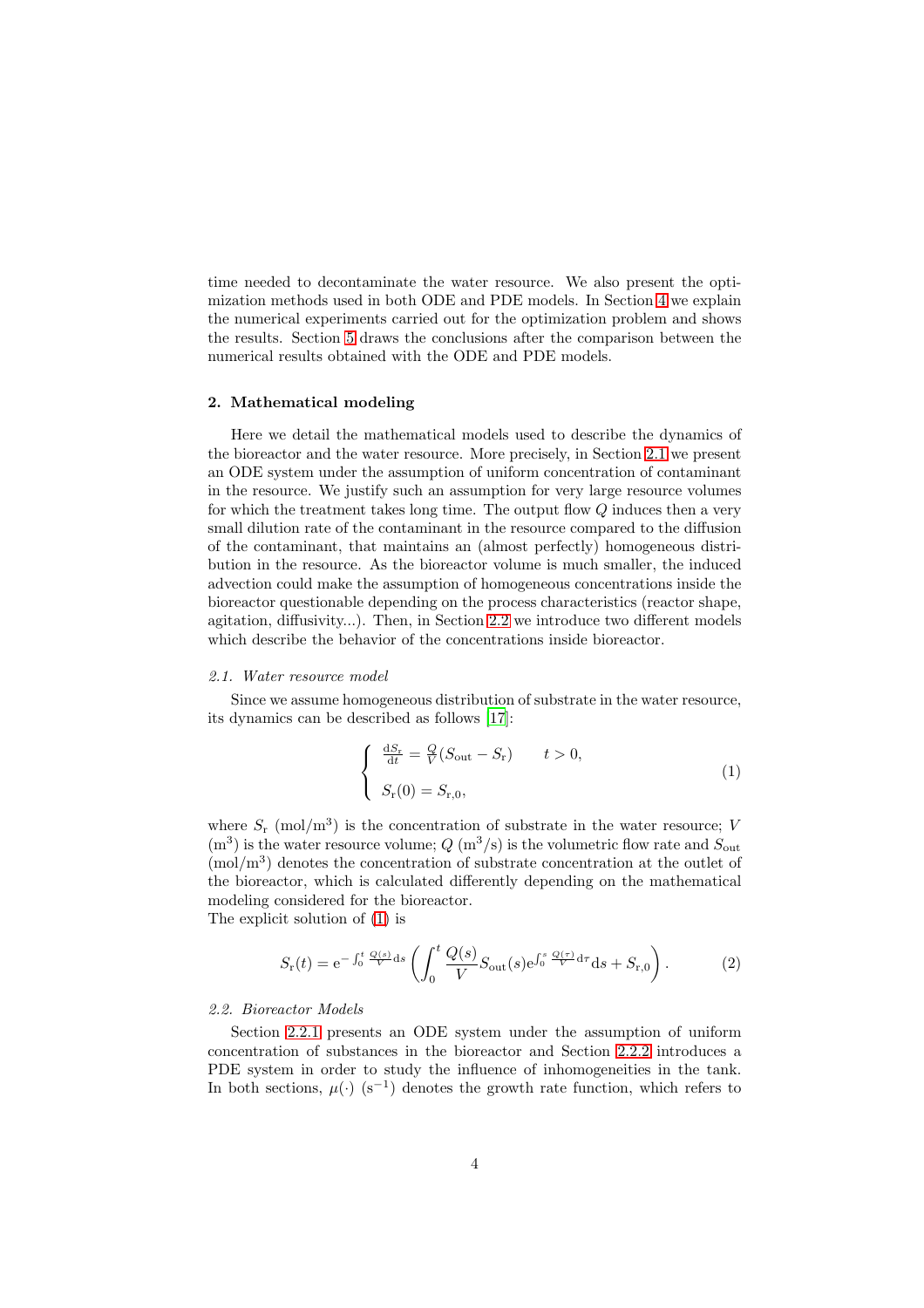the growth rate of the biomass in function of the substrate concentration. We assume that

<span id="page-4-4"></span>
$$
\mu(\cdot) \text{ is increasing and concave with } \mu(0) = 0. \tag{3}
$$

An example of such a growth rate function is given by the Monod equation (see, e.g., [\[17\]](#page-26-6), [\[21\]](#page-26-10) and [\[22](#page-26-11)]), which is used to relate microbial growth rates in an aqueous environment to the concentration of a limiting nutrient. Its general expression is:

<span id="page-4-2"></span>
$$
\mu(S) = \mu_{\text{max}} \frac{S}{K + S},\tag{4}
$$

where  $\mu$  is the specific growth rate of the microorganisms,  $S$  is the concentration of limiting nutrient for growth,  $\mu_{\text{max}}$  is the maximum specific growth rate of the microorganisms and  $K$  is the *half-maximum kinetics constant*, i.e, the value of S for which  $\mu(S) = \frac{\mu_{\max}}{2}$ . We observe that  $\mu_{\max}$  and K are empirical coefficients, that differ between species and are based on the ambient environmental conditions.

#### <span id="page-4-0"></span>2.2.1. Homogeneous distribution in the bioreactor

We consider the following bioreactor model to describe the dynamics of the bioreactor (see [\[17\]](#page-26-6)):

<span id="page-4-1"></span>
$$
\begin{cases}\n\frac{dS_{\rm b}}{dt} = -\frac{\mu(S_{\rm b})B_{\rm b}}{Y} + \frac{Q}{V_{\rm b}}(S_{\rm r} - S_{\rm b}) & t > 0, \\
\frac{dB_{\rm b}}{dt} = \mu(S_{\rm b})B_{\rm b} - \frac{Q}{V_{\rm b}}B_{\rm b} & t > 0, \\
S_{\rm b}(0) = S_{\rm b,0} & B_{\rm b}(0) = B_{\rm b,0},\n\end{cases}
$$
\n(5)

where  $S_{\rm b}$  (mol/m<sup>3</sup>) and  $B_{\rm b}$  (mol/m<sup>3</sup>) denote the concentration inside the bioreactor of substrate and biomass, respectively,  $V<sub>b</sub>$  (m<sup>3</sup>) is the volume of the bioreactor and  $Y$  is a yield coefficient, which can be set to 1 without loss of generality (see for instance [\[22\]](#page-26-11)).

If  $Q$  and  $S_r$  are constant, classical equilibria analysis for the bioreactor (see [\[22\]](#page-26-11)) shows that system [\(5\)](#page-4-1) has two equilibria,  $E_1 = (S_{\rm r}, 0)$  and  $E_2 = (S_{\rm b}^{\rm qs}(Q), S_{\rm r} S_{\rm b}^{\rm qs}(Q)$ ), where  $S_{\rm b}^{\rm qs}(Q)$  fulfills  $Q = V_{\rm b}\mu(S_{\rm b}^{\rm qs}(Q))$ . Moreover,  $E_1$  is unstable and  $E_2$  is globally asymptotically stable (excluding the case where  $B_{b,0} = 0$ ) when  $Q < V_{\rm b}\mu(S_{\rm r}).$ 

<span id="page-4-3"></span>**Definition 2.1.** We call washout to the equilibrium state  $E_1$ , i.e., the bioreactor equilibrium with no biomass.

A nondimensionalization analysis of systems [\(1\)](#page-3-3) (see [\[23\]](#page-26-12)) and [\(5\)](#page-4-1) (see [\[22\]](#page-26-11)) provides us with a time scale for the bioreactor,  $\tau_{\rm b} = \frac{1}{\|\mu\|_{\infty}} (\|\mu\|_{\infty} = \mu_{\max}$  if the Monod function [\(4\)](#page-4-2) is considered), and for the water resource  $\tau_r = \frac{V}{V_b} \tau_b$ . Since a reasonable hypothesis is to assume that the volume of the resource is much larger than that of the bioreactor, i.e,  $V >> V_{\rm b}$ , one has that  $\tau_{\rm r} >> \tau_{\rm b}$ .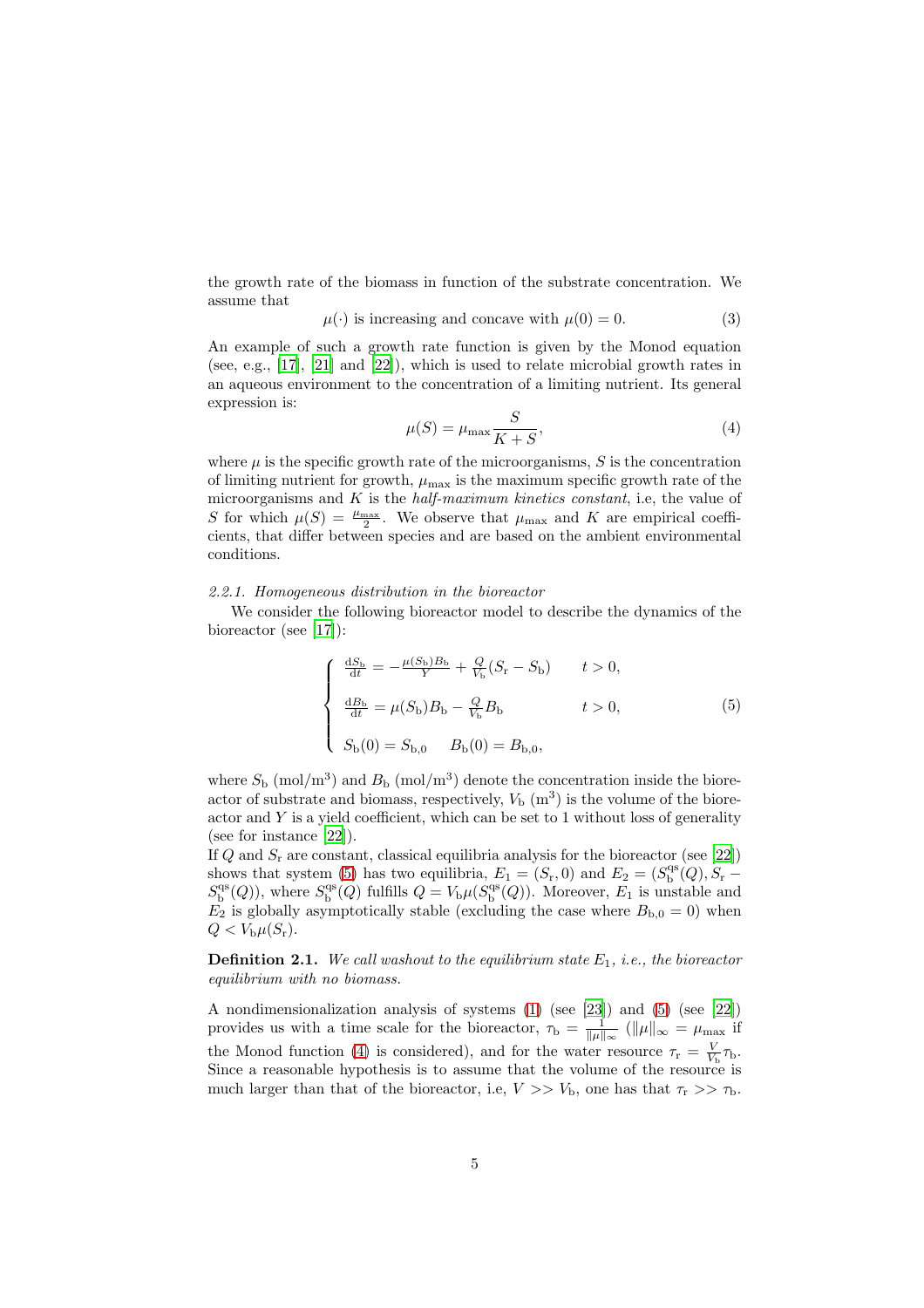Thus, one can consider that the dynamics of [\(5\)](#page-4-1) is faster than that of [\(1\)](#page-3-3) and then make the quasi-steady state approximation, setting

<span id="page-5-1"></span>
$$
S_{\rm out}(t) = S_{\rm b}^{\rm qs}(Q(t))\tag{6}
$$

in system [\(1\)](#page-3-3). We point out that the hypothesis  $Q(t) < V<sub>b</sub> \mu(S<sub>r</sub>(t))$  can be rewritten as  $S_{\text{b}}^{\text{qs}}(Q(t)) \in [0, S_{\text{r}}(t))$ . We observe that, when  $\tau_{\text{r}} >> \tau_{\text{b}}$ , the model given by  $(1),(\bar{5})$  is not needed and we can use  $(1),(6)$  $(1),(6)$  instead. Furthermore, according to  $(2)$ , when  $Q$  is constant the explicit solution of system  $(1),(6)$  $(1),(6)$  is given by

$$
S_{\rm r}(t) = S_{\rm b}^{\rm qs}(Q) + (S_{\rm r,0} - S_{\rm b}^{\rm qs}(Q))e^{-\frac{V_{\rm b}}{V}\mu(S_{\rm b}^{\rm qs}(Q))t}.\tag{7}
$$

<span id="page-5-3"></span>**Remark 2.2.** Since the mapping  $Q \to S_b^{\text{qs}}(Q)$  given by  $Q = V_b \mu(S_b^{\text{qs}}(Q))$  is a bijection from  $[0, +\infty)$  to  $[0, V_b ||\mu||_{\infty})$  we can use as the ODE model for the water resource

<span id="page-5-2"></span>
$$
\begin{cases}\n\frac{dS_r}{dt}(t) = \frac{Q}{V}(\mu^{-1}(\frac{Q}{V_b}) - S_r(t)) & t > 0, \\
S_r(0) = S_{r,0},\n\end{cases}
$$
\n(8)

or, equivalently

<span id="page-5-4"></span>
$$
\begin{cases} \frac{dS_r}{dt}(t) = \frac{V_b}{V} \mu(S_b^{\text{qs}})(S_b^{\text{qs}} - S_r(t)) & t > 0, \\ S_r(0) = S_{r,0}. \end{cases}
$$
(9)

Due to the bijection mentioned above we will use the notation  $Q = Q(S_{\text{b}}^{\text{qs}})$  and  $S_{\rm b}^{\rm qs} = S_{\rm b}^{\rm qs}(Q)$ . Giving a function  $S_{\rm b}^{\rm qs}$  is equivalent to give a function  $Q$ , and viceversa.

#### <span id="page-5-0"></span>2.2.2. Inhomogeneities in the bioreactor

Many works available in the literature consider non perfectly mixed bioreactors, such as tubular bioreactors with one dimensional spatialization (see for instance  $[24]$ ,  $[25]$ ,  $[26]$ ,  $[27]$ ,  $[28]$ ,  $[29]$ ). It is of interest to consider tubular reactors with two spatial variables in order to study radial inhomogeneities of concentrations in the bioreactor. Two dimensional spatialization bioreactors are introduced, for instance, in the book of Dochain and VanRolleghem [\[30\]](#page-27-5). Particularly, model (2.154)-(2.159) presented in page 56, describes the behavior of the substrate and biomass concentrations in the bioreactor by using an advectiondiffusion-reaction equation and a reaction equation, respectively. Moreover, Dochain and VanRolleghem consider Dankwerts boundary conditions for the substrate concentration, which are typical for continuous flow bioreactors (see, e.g.,  $[28, 31]$  $[28, 31]$ . Here, we modify model  $(2.154)-(2.159)$  presented in [\[30](#page-27-5)], by using and advection-diffusion-reaction equation together with Danckwerts boundary conditions also for the biomass.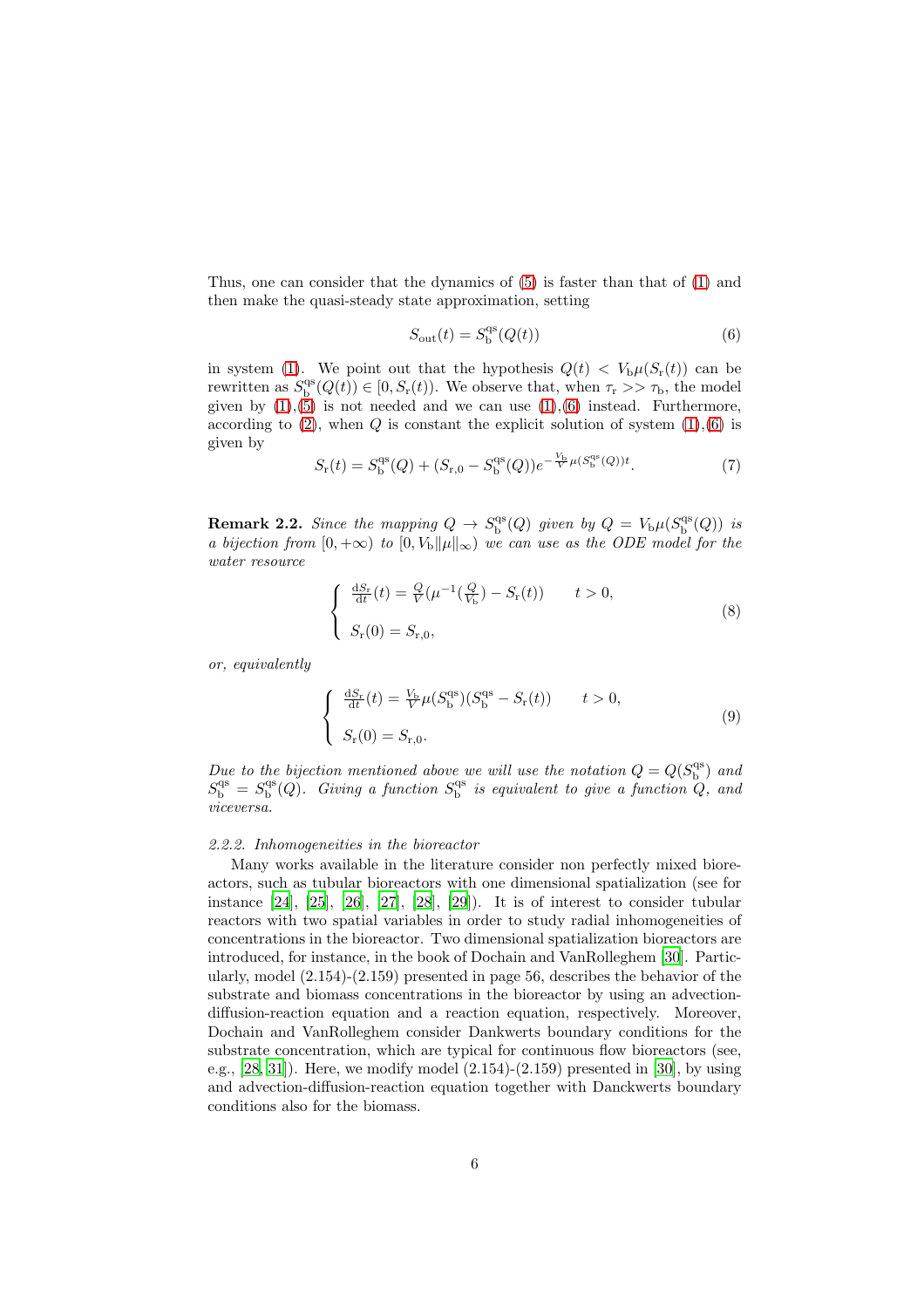Remark 2.3. A typical representation of a bioreactor is a tank as depicted in Figure [2-](#page-6-0)(a), with a small inlet aperture at its top (through which polluted water enters the reactor) and a small outlet aperture at its bottom (through which the treated water leaves the reactor). In Section [2.2.2,](#page-5-0) following the model developed in [\[32\]](#page-27-7) for fluidic mixers and for the sake of model simplification, we neglect the possible effects coming from the size and collocation of these apertures. To do that, we only model an intermediate part of the bioreactor, denoted by  $\Omega^*$  (dark part of Figure [2-](#page-6-0)(a)), assuming that the volume of the removed part is negligible compared to the total bioreactor volume.

Let the vertical cylinder denoted by  $\Omega^*$  be the domain used for modeling the bioreactor. A typical outline of  $\Omega^*$  is depicted in Figure [2-](#page-6-0)(b). At the beginning of the process, there is a certain amount of biomass inside  $\Omega^*$  that reacts with the polluted water entering the reactor through the inlet Γ<sup>∗</sup> in (the upper boundary of the cylinder). Treated water leaves the reactor through the outlet  $\Gamma_{\text{out}}^*$  (the lower boundary of the cylinder). Taking into account that the device's geometry (see



(a) 3D Reactor (b) 3D Reactor simplification (c) 2D Reactor simplification

<span id="page-6-0"></span>Figure 2: Typical domain representation of the bioreactor geometry.

Figure [\(2\)](#page-6-0)-(b)) is an empty solid of revolution, it can be simplified and described by using a 2D domain  $\Omega$  (see Figure [\(2\)](#page-6-0)-(c)) using cylindrical coordinates. Thus, in the simplified model the domain is the rectangle  $\Omega = [0, L] \times [0, H]$ , where  $\Gamma_{sym} = \{0\} \times (0, H)$  is the axis of symmetry;  $\Gamma_{\text{in}} = (0, L) \times \{H\}$  is the bioreactor inlet; and  $\Gamma_{\text{out}} = (0, L) \times \{0\}$  is the bioreactor outlet. We denote  $\Gamma_{\text{wall}} =$  $\delta\Omega \setminus (\Gamma_{\text{in}} \cup \Gamma_{\text{out}} \cup \Gamma_{\text{sym}}),$  where null flux is assumed.

We consider the following advection-diffusion-reaction model to describe the dynamics in the bioreactor:

<span id="page-6-1"></span>
$$
\begin{cases}\n\frac{\partial S_{\rm b}}{\partial t} = \frac{1}{r} \frac{\partial}{\partial r} (r D_{\rm S} \frac{\partial S_{\rm b}}{\partial r}) + \frac{\partial}{\partial z} (D_{\rm S} \frac{\partial S_{\rm b}}{\partial z}) - u_z \frac{\partial S_{\rm b}}{\partial z} - \mu(S_{\rm b}) B_{\rm b} & \text{in } (0, +\infty) \times \Omega, \\
\frac{\partial B_{\rm b}}{\partial t} = \frac{1}{r} \frac{\partial}{\partial r} (r D_{\rm B} \frac{\partial B_{\rm b}}{\partial r}) + \frac{\partial}{\partial z} (D_{\rm B} \frac{\partial B_{\rm b}}{\partial z}) - u_z \frac{\partial B_{\rm b}}{\partial z} + \mu(S_{\rm b}) B_{\rm b} & \text{in } (0, +\infty) \times \Omega, \\
S_{\rm b}(0, r, z) = S_{\rm b,0} & \text{in } \Omega, \\
B_{\rm b}(0, r, z) = B_{\rm b,0} & \text{in } \Omega,\n\end{cases}
$$
\n(10)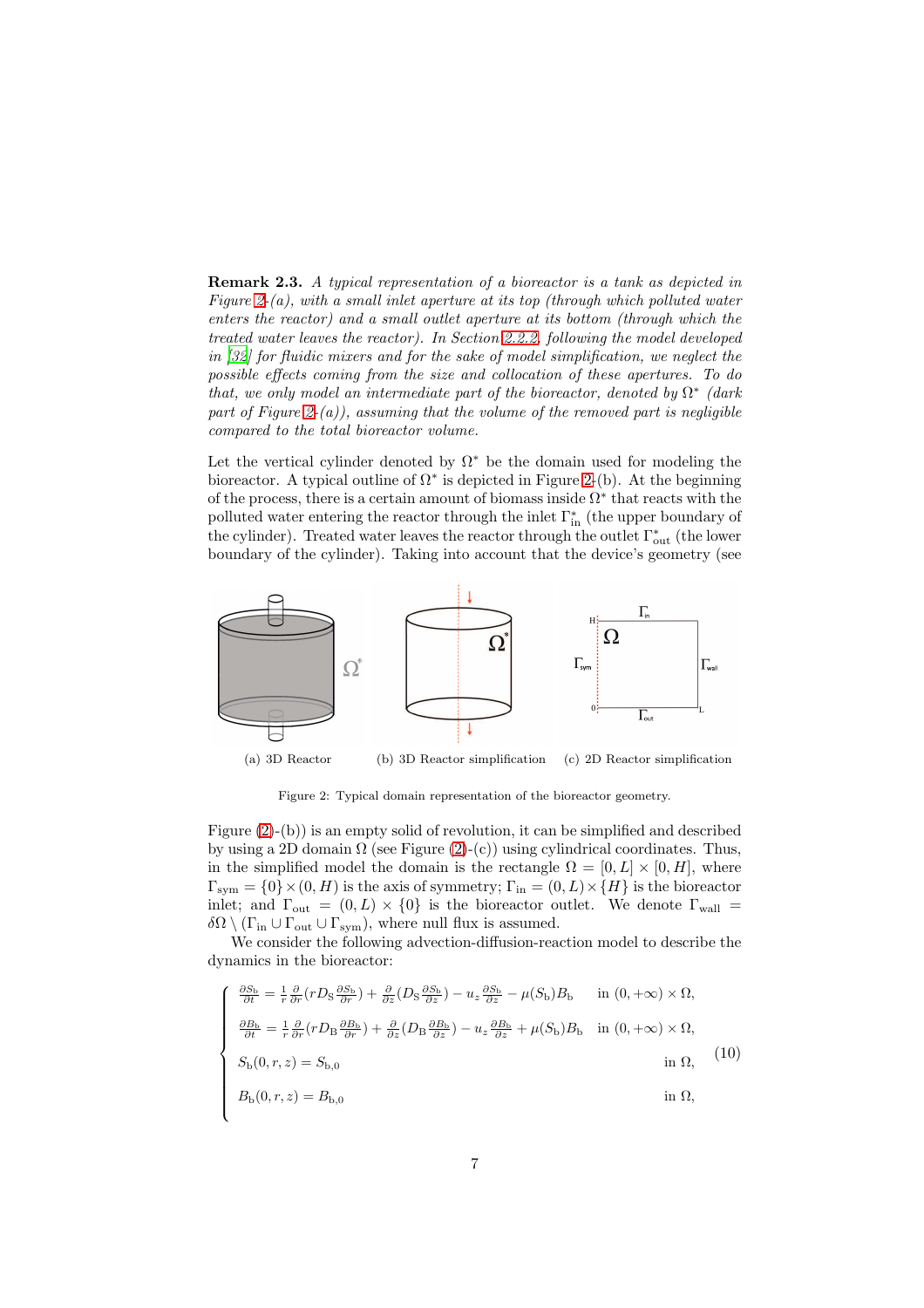where  $(r, z)$  are the cylindrical coordinates;  $D<sub>S</sub>$  (m<sup>2</sup>/s) and  $D<sub>B</sub>$  (m<sup>2</sup>/s) are the diffusion coefficients of substrate and biomass, respectively, when diffusing throughout the water in the vessel, and  $\mathbf{u} = (0, u_x(t, r, z))$  is the fluid flow velocity field, where  $u_z$  (m/s) is its vertical component (radial components of the velocity field are neglected).

System [\(10\)](#page-6-1) is completed with the following boundary conditions:

<span id="page-7-0"></span>
$$
\begin{cases}\nD_{\rm S} \frac{\partial S_{\rm b}}{\partial z} - u_z S_{\rm b} = -u_z S_{\rm r}(t) & \text{on } (0, +\infty) \times \Gamma_{\rm in}, \\
D_{\rm B} \frac{\partial B_{\rm b}}{\partial z} - u_z B_{\rm b} = 0 & \text{on } (0, +\infty) \times \Gamma_{\rm in}, \\
\frac{\partial S_{\rm b}}{\partial r} = \frac{\partial B_{\rm b}}{\partial r} = 0 & \text{on } (0, +\infty) \times (\Gamma_{\rm wall} \cup \Gamma_{\rm sym}), \\
\frac{\partial S_{\rm b}}{\partial z} = \frac{\partial B_{\rm b}}{\partial z} = 0 & \text{on } (0, +\infty) \times \Gamma_{\rm out}.\n\end{cases}
$$
\n(11)

Notice that some physical effects have been disregarded in system  $(10)-(11)$  $(10)-(11)$ (i.e, more general flow fields, oxygen supply, bubbling...) in order to focus in the differences between homogeneous and inhomogeneous environments without using a more complex model.

Remark 2.4. If  $S_{b,0} \ge 0$  in  $\Omega$ ,  $S_{b,0}$ ,  $B_{b,0} \in L^{\infty}(\Omega)$ ,  $S_r \in L^{\infty}(0,\infty)$ ,  $\mu$  is lipschitz,  $\mu(0) = 0$  and  $\mu(z) \ge 0$  for  $z \ge 0$ , then system [\(10\)](#page-6-1)-[\(11\)](#page-7-0) has a unique solution  $(S_{\mathbf{b}}, B_{\mathbf{b}}) \in (\mathcal{C}([0, +\infty); L^2(\Omega)) \cap L^{\infty}((0, \infty) \times \Omega))^2$  (see [\[33](#page-27-8)]).

We compute the variable  $S_{\text{out}}(t)$  to be used in system [\(1\)](#page-3-3) as the substrate concentration at the outlet of the bioreactor at time t. When considering general flow velocity fields, we have to take into account that both substrate concentration and outlet flow velocity may depend on the position of the exiting particle. Thus, we considered an average value of the exiting substrate concentration weighted by the flow velocity and computed as

$$
S_{\text{out}}(t) = \frac{\int_{\Gamma_{\text{out}}^*} u_z(t, x, y, 0) S_{\text{b}}(t, x, y, 0) \, \text{d}x \, \text{d}y}{\int_{\Gamma_{\text{out}}^*} u_z(t, x, y, 0) \, \text{d}x \, \text{d}y}
$$

.

When expressed in cylindrical coordinates is calculated as

<span id="page-7-1"></span>
$$
S_{\text{out}}(t) = \frac{\int_0^{2\pi} \int_0^L r u_z(t, r, 0) S_{\text{b}}(t, r, 0) \, dr d\theta}{\int_0^{2\pi} \int_0^L r u_z(t, r, 0) \, dr d\theta} = \frac{\int_0^L r u_z(t, r, 0) S_{\text{b}}(t, r, 0) \, dr}{\int_0^L r u_z(t, r, 0) \, dr}.
$$
 (12)

We consider two types of flow velocity fields, which do not change along the z-axis (more general fields can be considered by using the Navier-Stokes equations).

• Homogeneous flow velocity field: As a first approach, we consider that the vertical component of the flow velocity field is taken as  $u_z(t, r, z) =$  $u_z(t) = -Q(t)/A$ , where  $Q(m^3/s)$  is the volumetric flow rate defined in Section [2.1](#page-3-1) and  $A(m^2)$  is the area of the basis of the cylinder. In this case,  $S_{\text{out}}(t) = \frac{2}{L^2} \int_0^L r S_{\text{b}}(t, r, 0) dr$ .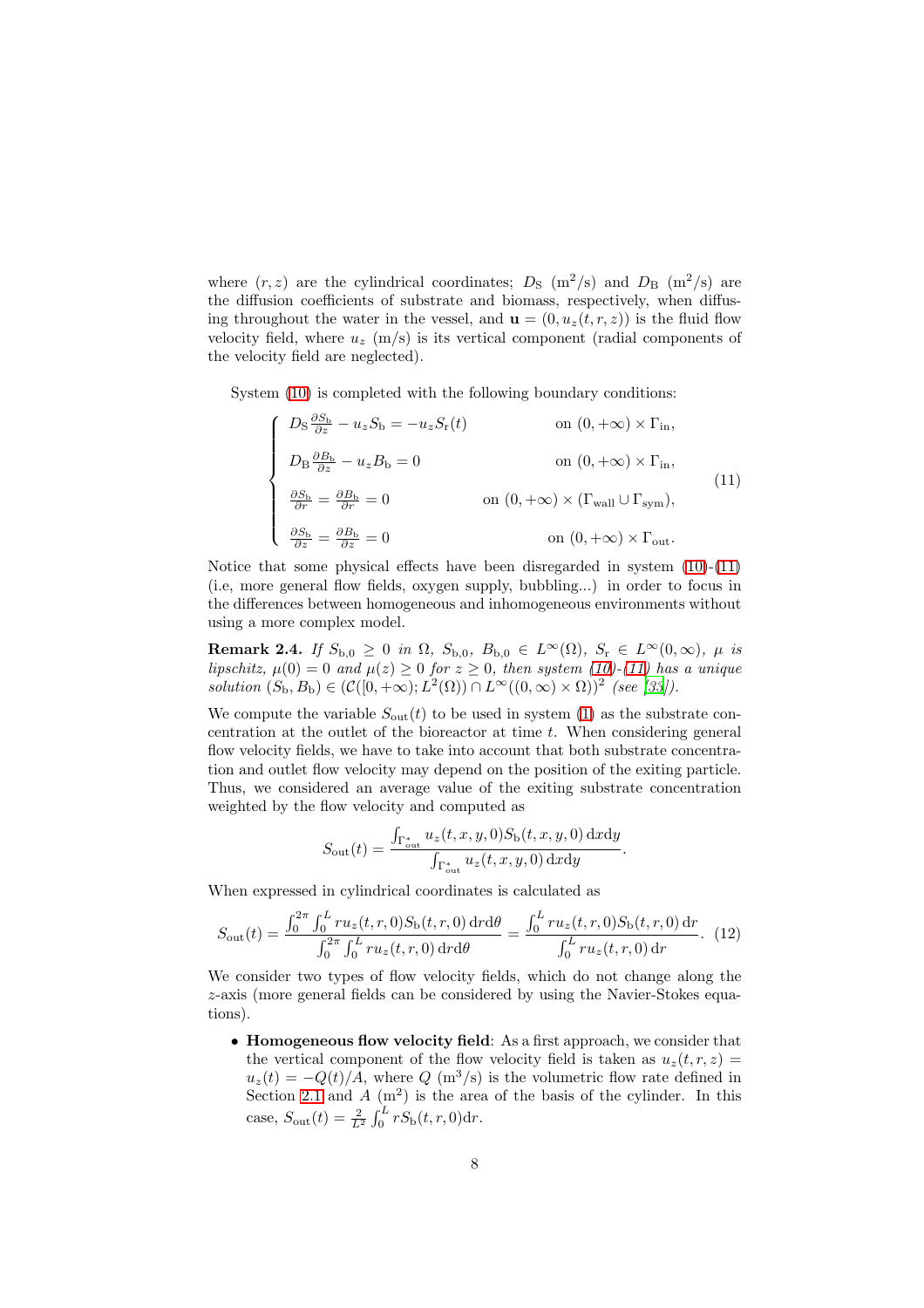• Ellipsoidal flow velocity field: As a second approach, we consider that the flow velocity field has the shape of an ellipsoid of revolution, which is classical in Fluid Dynamics (see, for instance [\[34\]](#page-27-9)) and more realistic than the previous homogeneous flow velocity profile. More precisely, the vertical component of the flow velocity field is taken as  $u_z(t, r, z) = u_z(t, r)$  $-C\sqrt{L^2-r^2}$ , where C is chosen so that the volume covered by half of the ellipsoid of revolution is equal to  $Q(m^3/s)$ . Since the volume generated is  $V = C_{\frac{2}{3}} \pi L^3$ , we conclude that  $C(t) = \frac{3Q(t)}{2\pi L^3}$  and thus  $u_z(t,r) =$  $-\frac{3Q(t)}{2\pi L^3}\sqrt{L^2-r^2}$ . In this case,  $S_{\text{out}}(t) = \frac{3}{L^3}\int_0^L r\sqrt{L^2-r^2}S_{\text{b}}(t,r,0)dr$ .

<span id="page-8-1"></span>**Remark 2.5.** A nondimensionalization analysis of system  $(10)-(11)$  $(10)-(11)$  (see [\[35](#page-27-10)]) provides us with a time scale for the bioreactor, that is  $\tau_{\rm b} = \max(\frac{H^2}{D_{\rm s}}, \frac{H^2}{D_{\rm B}},$ 

 $\frac{H}{u_{\text{max}}}, \frac{1}{\|\mu\|_{\infty}}$ , where  $u_{\text{max}}$  is a suitable scale for the flow velocity component  $u_z$ . For the water resource, the time scale is  $\tau_r = \frac{V}{V_b} \frac{1}{\|\mu\|_{\infty}}$  (see Section [2.2.1\)](#page-4-0). For the cases where  $\tau_r >> \tau_b$  (for instance, when the volume of the resource is much larger than the volume of the bioreactor), one can consider that the dynamics of  $(10)-(11)$  $(10)-(11)$  is faster than that of  $(1)$ , i.e, for a reasonable process time for the bioreactor, the changes in the entering substrate and the fluid flow velocity are negligible (therefore, they can be treated as constants). Consequently, when dealing with time intervals of the order of  $\tau_r$ , we consider that the bioreactor is in quasi-steady state.

Under this hypothesis, system [\(10\)](#page-6-1)-[\(11\)](#page-7-0) can be changed, at each time  $t \in (0, +\infty)$ , by

∂Sqs

<span id="page-8-0"></span>
$$
\begin{cases}\n\frac{1}{r}\frac{\partial}{\partial r}(rD_{\rm S}\frac{\partial S_{\rm b}^{\rm qs}}{\partial r}) + \frac{\partial}{\partial z}(D_{\rm S}\frac{\partial S_{\rm b}^{\rm qs}}{\partial z}) - u_{z}\frac{\partial S_{\rm b}^{\rm qs}}{\partial z} = \mu(S_{\rm b}^{\rm qs})B_{\rm b}^{\rm qs} & \text{in } \Omega, \\
\frac{1}{r}\frac{\partial}{\partial r}(rD_{\rm B}\frac{\partial B_{\rm b}^{\rm qs}}{\partial r}) + \frac{\partial}{\partial z}(D_{\rm B}\frac{\partial B_{\rm b}^{\rm qs}}{\partial z}) - u_{z}\frac{\partial B_{\rm b}^{\rm qs}}{\partial z} = -\mu(S_{\rm b}^{\rm qs})B_{\rm b}^{\rm qs} & \text{in } \Omega, \\
D_{\rm S}\frac{\partial S_{\rm b}^{\rm qs}}{\partial z} - u_{z}S_{\rm b}^{\rm qs} = -u_{z}S_{\rm r} & \text{on } \Gamma_{\rm in}, \\
D_{\rm B}\frac{\partial B_{\rm b}^{\rm qs}}{\partial z} - u_{z}B_{\rm b}^{\rm qs} = 0 & \text{on } \Gamma_{\rm in}, \\
\frac{\partial S_{\rm b}^{\rm qs}}{\partial r} = \frac{\partial B_{\rm b}^{\rm qs}}{\partial r} = 0 & \text{on } \Gamma_{\rm wall} \cup \Gamma_{\rm sym}, \\
\frac{\partial S_{\rm b}^{\rm qs}}{\partial z} = \frac{\partial B_{\rm b}^{\rm qs}}{\partial z} = 0 & \text{on } \Gamma_{\rm out},\n\end{cases}
$$
\n(13)

where  $u_z(t, \cdot)$  and  $S_r(t)$  are time dependent and  $(S_{\text{b}}^{\text{qs}}(t, r, z), B_{\text{b}}^{\text{qs}}(t, r, z))$  $(mol/m<sup>3</sup>)$  are the substrate and biomass concentrations of the bioreactor in quasi-steady state, respectively. A usual way to solve numerically nonlinear system  $(13)$  is to solve numerically  $(10)-(11)$  $(10)-(11)$  (which is usually easier) and then take the solution corresponding to large values of t as the solution of  $(13)$  (see [\[36](#page-27-11)]). Therefore, computing numerically the solution of system [\(13\)](#page-8-0) could be very heavy. This is why in the following we consider and solve system  $(1)$ , $(10)$ - $(12)$ , also for the cases where  $\tau_{\rm b} << \tau_{\rm r}$ .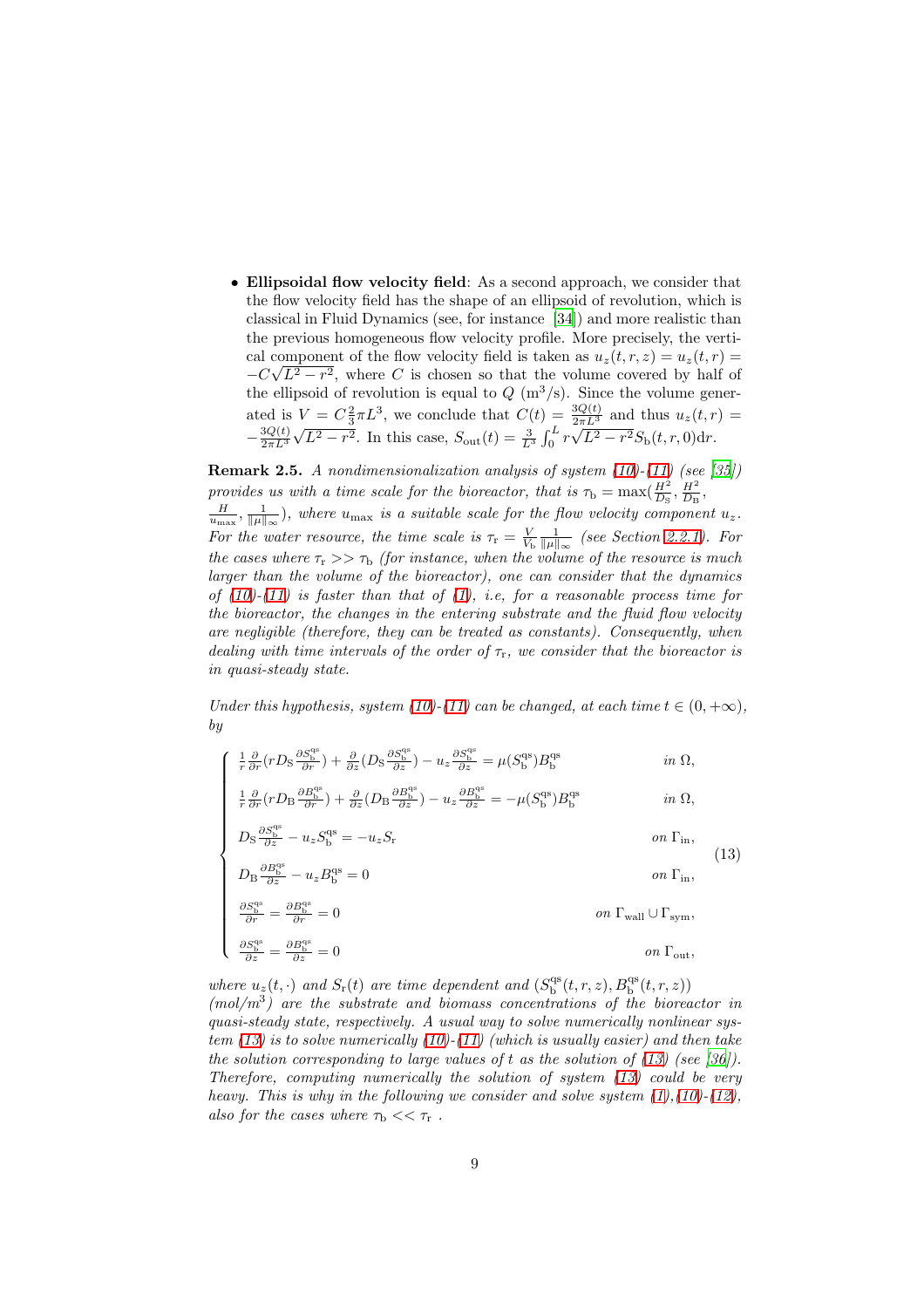## <span id="page-9-0"></span>3. Optimization problem

We consider the optimization problem consisting in making decrease the substrate concentration of the water resource, to a prescribed value  $S_{\text{lim}} > 0$  $(mol/m<sup>3</sup>)$ , in a minimal amount of time by choosing a suitable control strategy for the input variable Q.

**Definition 3.1.** We denote by  $\Sigma_0$  and  $\Sigma$  the initial state and the state at an arbitrary time, respectively. Therefore, when considering system [\(8\)](#page-5-2)  $\Sigma_0 = S_{r,0}$ and  $\Sigma = S_r \in [0, +\infty)$ ; and when considering system [\(1\)](#page-3-3),[\(10\)](#page-6-1)-[\(12\)](#page-7-1) we have  $\Sigma_0 = (S_{\rm r,0}, S_{\rm b,0}, B_{\rm b,0})$  and  $\Sigma = (S_{\rm r}, S_{\rm b}, B_{\rm b}) \in [0, +\infty) \times (L^{\infty}(\Omega))^2$ .

## Definition 3.2.

- 1. For each initial state  $\Sigma_0$  we consider the set of admissible time-dependent control functions given by  $\mathcal{Q}^{OL} = \{Q : [0, +\infty) \to [0, +\infty) \text{ Lebesgue mea-} \}$ surable such that  $Q(0) < V_b \mu(S_{r,0})$ , where  $S_{r,0}$  is initial state of system [\(8\)](#page-5-2) (or system [\(1\)](#page-3-3) coupled with [\(10\)](#page-6-1)-[\(12\)](#page-7-1))}. A functional  $Q(\cdot) = Q(\Sigma_0; \cdot) \in$  $\mathcal{Q}^{OL}$  is called an open loop-control and in the following is denoted by  $Q^{OL}$ .
- 2. We consider the set of admissible state-dependent control functions given by  $\mathcal{Q}^{FB} = \{Q : [0, +\infty) \to (0, +\infty) \text{ (resp. } Q : [0, +\infty) \times (L^{\infty}(\Omega))^2 \to \emptyset \text{ (resp. } Q \text{ (resp. } Q \text{ (resp. } Q) \text{ (resp. } Q \text{ (resp. } Q) \text{ (resp. } Q \text{ (resp. } Q \text{ (resp. } Q)) \}$  $[0, +\infty)$ ) such that system [\(8\)](#page-5-2) (resp. [\(1\)](#page-3-3),[\(10\)](#page-6-1)-[\(12\)](#page-7-1)) admits a unique absolutely continuous solution for any initial condition  $\Sigma_0$  and  $Q(\Sigma)$  <  $V_{\rm b}\mu(S_{\rm r})\}$ . A functional  $Q \in \mathcal{Q}^{FB}$  is called a feedback control and in the  $f_{\text{following}}$  is denoted by  $Q^{\text{FB}}$ . [1](#page-9-1)

<span id="page-9-2"></span>Remark 3.3. The stability analysis of the ODE system [\(5\)](#page-4-1), presented in Section [2.2.1,](#page-4-0) stated that in order to avoid washout (see Definition [2.1\)](#page-4-3) a suitable condition for the flow rate Q is  $Q(\Sigma) \in (0, V_b \mu(S_r))$ . When using the ODE-PDE system  $(1)$ ,  $(10)$ - $(12)$ , we have presented two possible effects which may cause inhomogeneities in the bioreactor: small diffusion of substances and nonhomogeneous fluid flow velocity profile. In the first case, the entering substrate diffuses slowly through the tank and thus, smaller flow rates are needed in order to guarantee that the biomass has enough time to be in contact with the substrate and decontamination occurs. In the second case, a nonhomogeneous profile may produce that in some regions of the bioreactor, the liquid is ejected faster than if we use the homogeneous flow velocity profile, and hence, smaller flow rates are needed in order to assure that the substrate and biomass react in the whole tank (see Remark [4.2](#page-19-0) for better explanation of the second case). Consequently, one can conclude that the bound  $Q(\Sigma) \in (0, V_b \mu(S_r))$  is also suitable when using the ODE-PDE system [\(1\)](#page-3-3),[\(10\)](#page-6-1)-[\(12\)](#page-7-1).

Remark 3.4. A particular case of open-loop is when Q is constant, which in the following we will be denote by  $Q^C$ . For each initial state  $\Sigma_0$  we consider

<span id="page-9-1"></span><sup>&</sup>lt;sup>1</sup>The definition of  $Q^{FB}$  will be modified in Remark [3.6](#page-10-0) for a special case that we will studied in this paper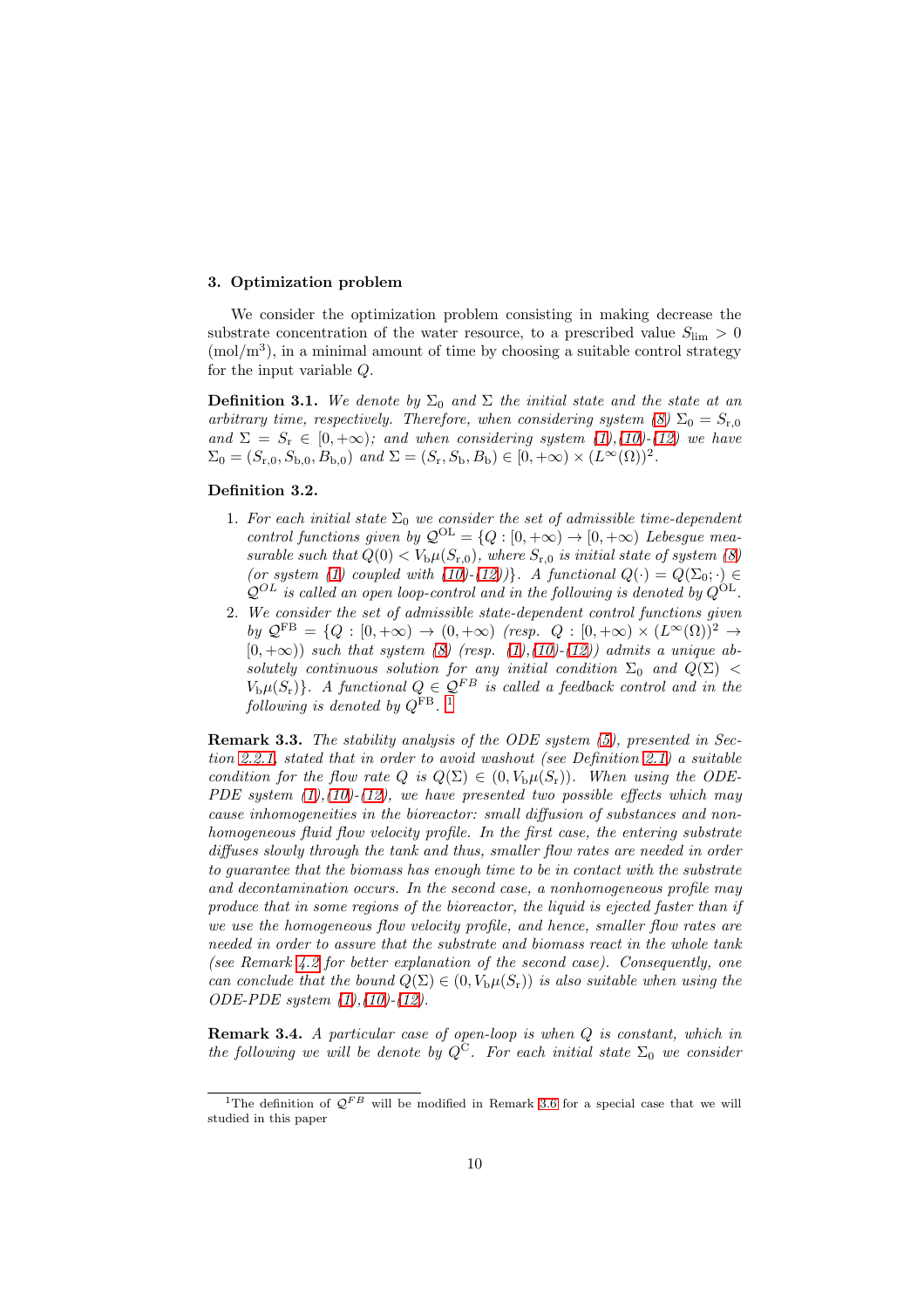the set of admissible constant control functions given by  $\mathcal{Q}^C = \{Q : [0, +\infty) \to \mathbb{R}^d\}$  $[0, +\infty)$ :  $Q(t) \equiv c$  with  $c \in [0, V_b \mu(S_{r,0}))$ . Furthermore, since the objective is to decrease the substrate concentration of the water resource to a prescribed value  $S_{\text{lim}}$  in minimal time, the set of admissible constant control functions is reduced to  $\mathcal{Q}^C = \{Q : [0, +\infty) \to [0, +\infty) : Q(t) = c \text{ for all } t \geq 0, \text{ with } c \in \mathbb{R}$  $[0, V_{\rm b}\mu(S_{\rm lim}))\}.$ 

<span id="page-10-4"></span>**Remark 3.5.** For an initial state  $\Sigma_0$ , we call open-loop representation of the feedback  $Q^{FB}$  to the time function  $Q^{FB}(\cdot) = Q^{FB}(\Sigma(\cdot))$  where  $\Sigma(\cdot)$ , is the solu-tion of the system (either [\(8\)](#page-5-2) or [\(1\)](#page-3-3),[\(10\)](#page-6-1)-[\(12\)](#page-7-1)) with initial state  $\Sigma_0$ .

<span id="page-10-0"></span>**Remark 3.6.** For cases where  $\tau_b \ll \tau_r$ , we can assume that system [\(1\)](#page-3-3),[\(10\)](#page-6-1)- $(12)$  is in quasi-steady state (see Remark [2.5\)](#page-8-1). In this situation, we can approximate the state of the system by  $\Sigma = S_r$  and open-loops and feedbacks can be assumed, respectively, functionals of the form  $Q^{OL}(\cdot) = Q^{OL}(S_{r,0}; \cdot)$  and  $S_{\rm r} \to Q^{\rm FB}(S_{\rm r}),$  where  $Q^{\rm FB} \in \mathcal{Q}^{\rm FB} = \{Q : [0, +\infty) \to (0, +\infty) \text{ such that sys-} \}$ tem  $(1),(10)-(12)$  $(1),(10)-(12)$  $(1),(10)-(12)$  $(1),(10)-(12)$  admits a unique absolutely continuous solution for any initial condition  $\Sigma_0$  and  $Q(S_r) < V_b \mu(S_r)$ .

Given an initial state  $\Sigma_0$ , the optimization problem when using open-loops can be formulated as follows:

<span id="page-10-2"></span>
$$
\begin{cases}\n\text{Find } Q^{\text{OL}, \text{opt}}(\cdot) \in \mathcal{Q}^{\text{OL}}, \text{ such that} \\
T(\Sigma_0, Q^{\text{OL}, \text{opt}}(\cdot)) = \min_{Q^{\text{OL}}(\cdot) \in \mathcal{Q}^{\text{OL}}} T(\Sigma_0, Q^{\text{OL}}(\cdot)),\n\end{cases} (14)
$$

where  $T(\Sigma_0, Q^{\text{OL}}(\cdot))$  denotes the time required to achieve  $S_r(T(\Sigma_0, Q^{\text{OL}}(\cdot)))$  =  $S_{\text{lim}}$  when solving system [\(8\)](#page-5-2) (or system [\(1\)](#page-3-3),[\(10\)](#page-6-1)-[\(12\)](#page-7-1)) with the flow rate  $\hat{Q} =$  $Q^{\text{OL}}(\cdot)$ . If the target is not achieved we set  $T(\Sigma_0, Q^{\text{OL}}(\cdot)) = +\infty$ .

The optimization problem when using feedback controls can be formulated as follows:

<span id="page-10-3"></span>
$$
\begin{cases}\n\text{Find } Q^{\text{FB}, \text{opt}} \in \mathcal{Q}^{\text{FB}}, \text{ such that for every initial state } \Sigma_0 \\
T(\Sigma_0, Q^{\text{FB}, \text{opt}}(\cdot)) = \min_{Q^{\text{FB}} \in \mathcal{Q}^{\text{FB}}} T(\Sigma_0, Q^{\text{FB}}(\cdot)),\n\end{cases} (15)
$$

where  $T(\Sigma_0, Q^{FB}(\cdot))$  denotes the time required to achieve  $S_{\rm r}(T(\Sigma_0, Q^{\rm FB}(\cdot)))$  =  $S_{\text{lim}}$  when solving system [\(8\)](#page-5-2) (or system [\(1\)](#page-3-3),[\(10\)](#page-6-1)-[\(12\)](#page-7-1)) with the flow rate  $Q =$  $Q^{FB}$ . If the target is not achieved we set  $T(\Sigma_0, Q^{FB}(\cdot)) = +\infty$ .

In Section [3.1](#page-10-1) we solve these problems considering ODE model [\(8\)](#page-5-2) and in Section [3.2](#page-12-0) we use ODE-PDE system  $(1),(10)-(12)$  $(1),(10)-(12)$  $(1),(10)-(12)$  $(1),(10)-(12)$ .

#### <span id="page-10-1"></span>3.1. Optimization problem with ODE model [\(8\)](#page-5-2)

When using ODE model [\(8\)](#page-5-2), we assume  $\tau_r >> \tau_b$ . We distinguish between the cases in which Q is a constant open-loop control or a feedback control. The case where  $Q$  is a time-varying open loop is derived from the case in which  $Q$ is a feedback control (as explained in Remark [3.11\)](#page-12-1).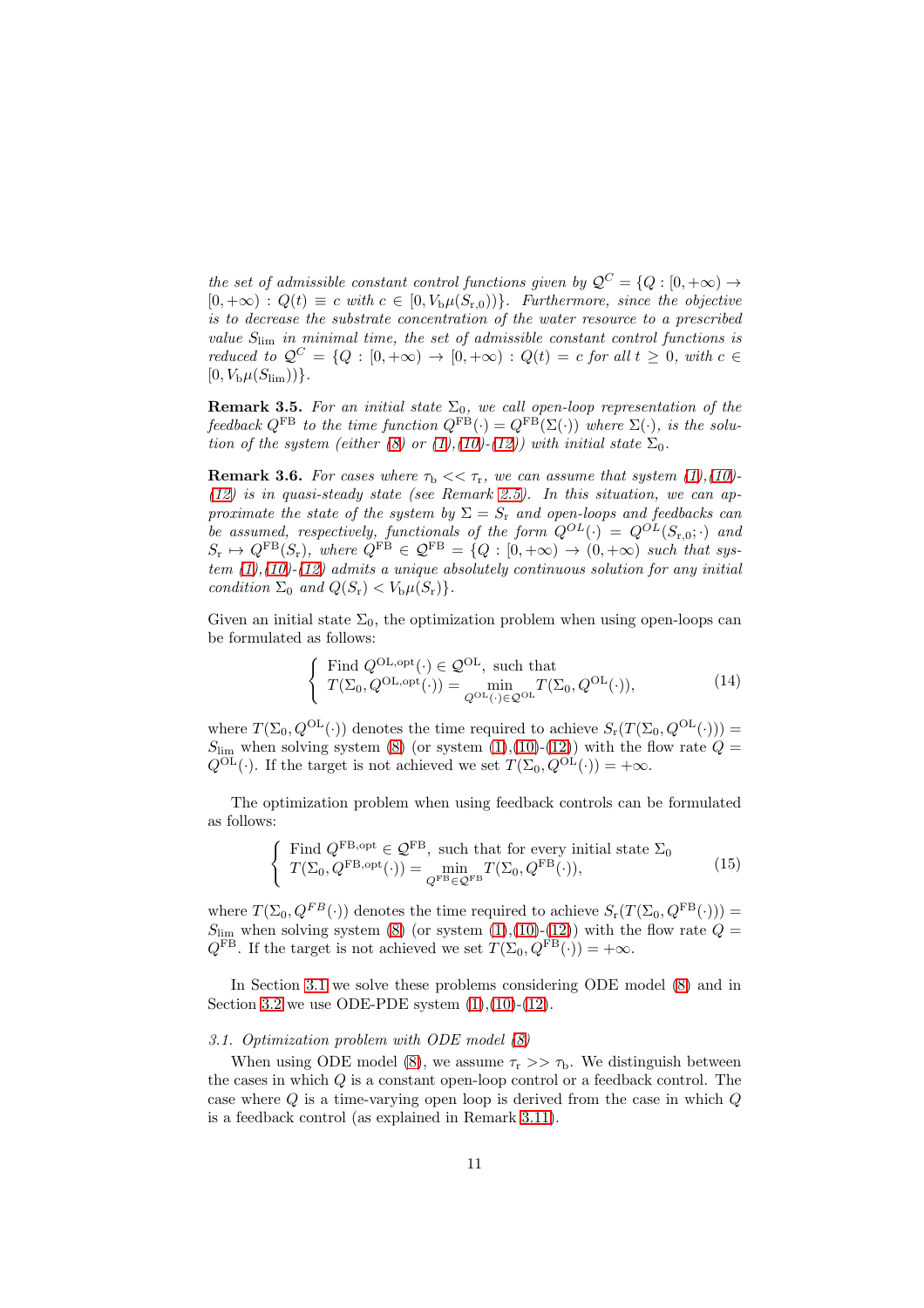## 3.1.1. Case 1: Constant open-loop control

Given an initial state  $\Sigma_0 = S_{r,0} \in [0, +\infty)$  we look for an optimal constant  $Q^{\text{C,opt}} \in \mathcal{Q}^{\text{C}}$  solution of [\(14\)](#page-10-2). Under assumption [\(3\)](#page-4-4), if control variable Q is equivalently replaced by control variable  $S_{\rm b}^{\rm qs}$  (see Remark [2.2\)](#page-5-3) and if we denote  $S_{\rm b}^{\rm qs, C} = \{S_{\rm b}^{\rm qs} = S_{\rm b}^{\rm qs}(Q) \text{ such that } Q \in \mathcal{Q}^{\rm C}\}\text{, then problem (14) becomes}$  $S_{\rm b}^{\rm qs, C} = \{S_{\rm b}^{\rm qs} = S_{\rm b}^{\rm qs}(Q) \text{ such that } Q \in \mathcal{Q}^{\rm C}\}\text{, then problem (14) becomes}$  $S_{\rm b}^{\rm qs, C} = \{S_{\rm b}^{\rm qs} = S_{\rm b}^{\rm qs}(Q) \text{ such that } Q \in \mathcal{Q}^{\rm C}\}\text{, then problem (14) becomes}$ 

<span id="page-11-0"></span>
$$
\begin{cases}\n\text{Find } S_{\text{b}}^{\text{qs},\text{C},\text{opt}} \in \mathcal{S}_{\text{b}}^{\text{qs},\text{C}} \text{ such that} \\
T(S_{\text{r},0}, S_{\text{b}}^{\text{qs},\text{C},\text{opt}}) = \min_{S_{\text{b}}^{\text{qs},\text{C}} \in \mathcal{S}_{\text{b}}^{\text{qs},\text{C}}} T(S_{\text{r},0}, S_{\text{b}}^{\text{qs},\text{C}}),\n\end{cases} (16)
$$

where  $T(S_{r,0}, S_{b}^{qs,C})$  denotes the time required to achieve  $S_r(T(S_{r,0}, S_{b}^{qs,C}))$  =  $S_{\text{lim}}$  when solving system [\(9\)](#page-5-4) with the control variable  $S_{\text{b}}^{\text{qs}} = S_{\text{b}}^{\text{qs},\text{C}}$ . We now present some theoretical results that are proved in [\[17](#page-26-6)], about problem [\(16\)](#page-11-0).

**Lemma 3.7.** If Q is constant (i.e.,  $S_b^{qs}$  is constant),

$$
T(S_{\rm r,0}, S_{\rm b}^{\rm qs, C}) = \frac{1}{\frac{V_{\rm b}}{V} \mu(S_{\rm b}^{\rm qs, C})} \ln \left( \frac{S_{\rm r,0} - S_{\rm b}^{\rm qs, C}}{S_{\rm lim} - S_{\rm b}^{\rm qs, C}} \right). \tag{17}
$$

**Lemma 3.8.** Assuming  $S_{r,0} > S_{\text{lim}}$ , optimization problem [\(16\)](#page-11-0) has a unique solution.

We approximate the solution of problem  $(16)$  by computing

<span id="page-11-2"></span>
$$
S_{\mathbf{b}}^{\mathbf{qs},\mathbf{C},\mathbf{opt}} = \arg\min_{S_{\mathbf{b}}^{\mathbf{qs},\mathbf{C}} \in S_{\mathbf{b}}^{\mathbf{qs},\mathbf{C},\mathbf{N}}} T(S_{\mathbf{r},\mathbf{0}}, S_{\mathbf{b}}^{\mathbf{qs},\mathbf{C}}),\tag{18}
$$

where  $S_{\text{b}}^{\text{qs},\text{C},\text{N}} = \{S_{\text{b},i}^{\text{qs}}\}_{i=1}^N$ , with  $N \in \mathbb{N}$  large enough and  $S_{\text{b},i}^{\text{qs}} = \frac{i}{N+1}S_{\text{lim}}$ .

## <span id="page-11-4"></span>3.1.2. Case 2: Feedback control

In this case, we look for an optimal feedback  $Q^{\text{FB, opt}} \in \mathcal{Q}^{\text{FB}}$  solution of [\(15\)](#page-10-3). Under assumption  $(3)$ , if control variable Q is equivalently replaced by control variable  $S_{\rm b}^{\rm qs}$  and if we denote  $S_{\rm b}^{\rm qs, FB} = \{S_{\rm b}^{\rm qs} = S_{\rm b}^{\rm qs}(Q)$  where  $Q \in \mathcal{Q}^{\rm FB}\},\$  then  $S_{\rm b}^{\rm qs,FB, opt} = S_{\rm b}^{\rm qs}(Q^{\rm FB, opt})$  is called an optimal feedback. As proven in [\[17\]](#page-26-6), we have the following result.

**Lemma 3.9.** An optimal feedback  $S_{\rm b}^{\rm sb, FB, opt} : [0, +\infty) \to \mathbb{R}$  must fulfill

<span id="page-11-3"></span>
$$
S_{\mathrm{b}}^{\mathrm{qs,FB, opt}} = \arg\min_{S_{\mathrm{b}}^{\mathrm{qs,FB}} \in S_{\mathrm{b}}^{\mathrm{qs,FB}}}\frac{V_{\mathrm{b}}}{V} \mu(S_{\mathrm{b}}^{\mathrm{qs,FB}})(S_{\mathrm{b}}^{\mathrm{qs,FB}} - S_{\mathrm{r}})
$$
(19)

or, equivalently,

<span id="page-11-1"></span>
$$
\mu'(S_{\rm b}^{\rm qs, FB, opt})(S_{\rm r} - S_{\rm b}^{\rm qs, FB, opt}) = \mu(S_{\rm b}^{\rm qs, FB, opt}).\tag{20}
$$

Moreover,  $Q^{\text{FB,opt}}(\cdot)$  (see Remark [3.5\)](#page-10-4) is decreasing along any optimal trajectory.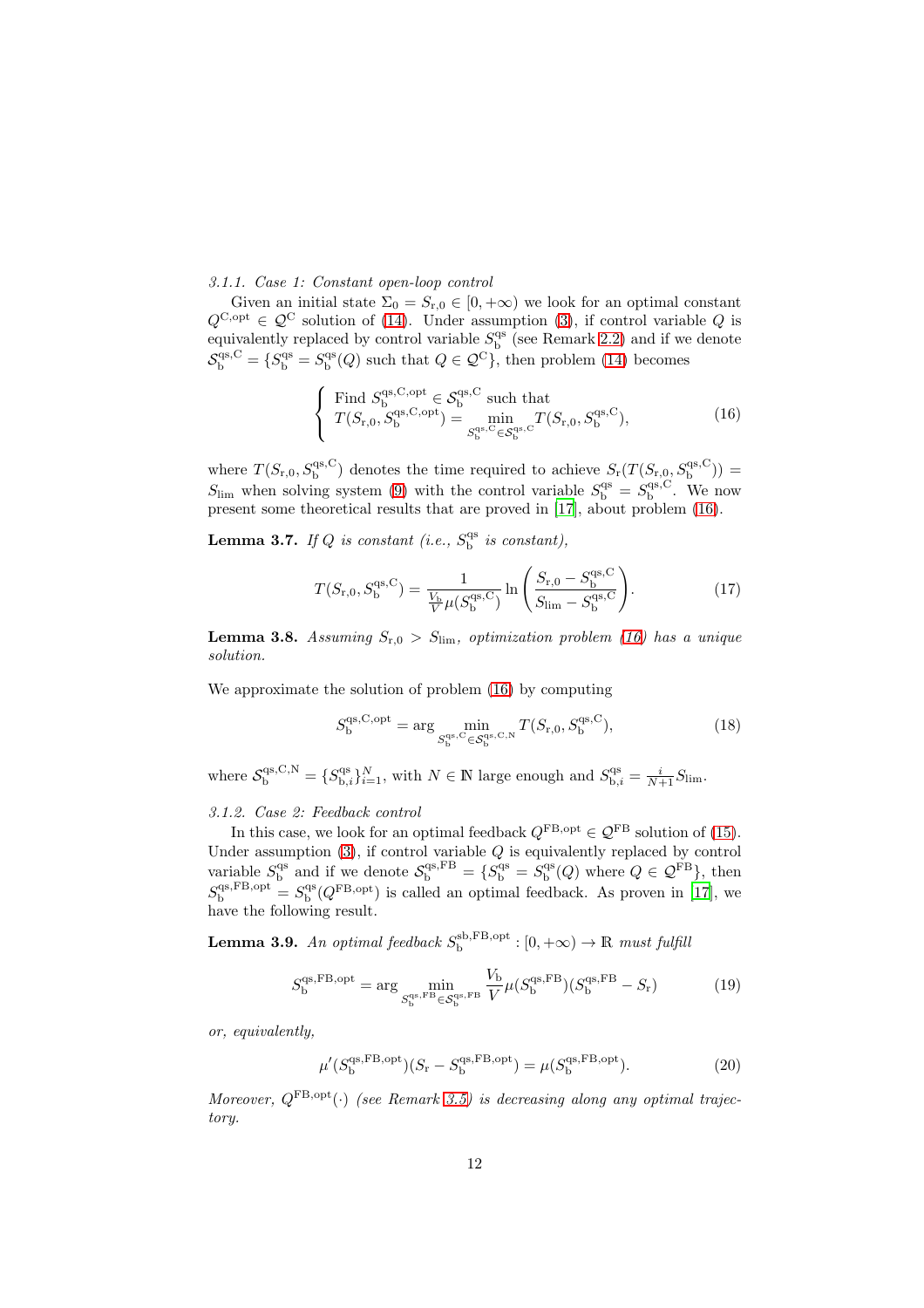<span id="page-12-2"></span>If the Monod equation [\(4\)](#page-4-2) is used we can solve explicitly equation [\(20\)](#page-11-1) with  $S_{\rm b}^{\rm qs,FB, opt}(S_{\rm r}) = \sqrt{K^2+KS_{\rm r}} - K.$ 

**Remark 3.10.** The fact that the open loop realization of the feedback  $Q^{\text{FB, opt}}$ is decreasing along time can be interpreted physically as follows: as time goes on, the substrate in the water resource is decreasing and the water that enters the bioreactor is less polluted. Therefore, if  $Q(\cdot)$  does not decrease, the biomass has not enough time to be in contact with the substrate in order to grow, and eventually becomes extinct. Mathematically, when  $\frac{Q}{V_{\rm b}} > \mu(S_{\rm r})$ , biomass goes asymptotically to the washout equilibrium (see Definition 2.1).

<span id="page-12-1"></span>**Remark 3.11.** If  $Q^{FB, opt}$  is solution of problem [\(15\)](#page-10-3) when using model [\(8\)](#page-5-2), given an initial state  $\Sigma_0 = S_{r,0} \in [0,+\infty)$ , the open-loop representation of  $Q^{\text{FB},\text{opt}}$  (see Remark [3.5\)](#page-10-4) is solution of problem [\(14\)](#page-10-2).

## <span id="page-12-0"></span>3.2. Optimization problem with ODE-PDE model [\(1\)](#page-3-3),[\(10\)](#page-6-1)-[\(12\)](#page-7-1)

In the case where inhomogeneities are considered, we recall that  $S_{\text{out}}$  is computed as described in [\(12\)](#page-7-1). As in Section [3.1,](#page-10-1) we consider the cases in which Q is chosen as an open-loop control or as a feedback control.

## <span id="page-12-3"></span>3.2.1. Case 1: Constant open-loop control

Given an initial state  $\Sigma_0 \in [0, +\infty) \times (L^{\infty}(\Omega))^2$  (or  $\Sigma_0 \in [0, +\infty)$  for the cases where  $\tau_{\rm b} << \tau_{\rm r}$ , see Remark [3.6\)](#page-10-0), we look for an optimal constant  $Q^{\rm C, opt} \in \mathcal{Q}^{\rm C}$ solution of problem  $(14)$ , that we approximate by taking N equidistant points in the interval  $(0, V_b \mu(S_{\text{lim}}))$  proceeding as in problem [\(18\)](#page-11-2).

#### <span id="page-12-4"></span>3.2.2. Case 2: Time varying open-loop control

Given an initial state  $\Sigma_0 \in [0, +\infty) \times (L^{\infty}(\Omega))^2$  (or  $\Sigma_0 \in [0, +\infty)$  for the cases where  $\tau_{\rm b} \ll \tau_{\rm r}$ , see Remark [3.6\)](#page-10-0), we look for a time variable function  $Q^{\text{OL},\text{opt}} \in \mathcal{Q}^{\text{OL}}$  close to a solution of [\(14\)](#page-10-2). With that aim, we consider a family of time varying functions with 5 optimization parameters, denoted by  $Q_0$ ,  $Q_1$ ,  $Q_2$ ,  $Q_3$  and  $Q_4$ . Those optimization parameters correspond to the value of the flow rate  $Q^{OL}(\cdot)$  at five different given fixed times  $t_0$ ,  $t_1$ ,  $t_2$ ,  $t_3$  and  $t_4$ , starting from time  $t_0 = 0$ , so that function  $Q^{OL}$  is given by:

$$
Q^{\text{OL}}(t) = \begin{cases} Q_0 & \text{if } t = 0, \\ Q_1 & \text{if } t = t_1, \\ Q_2 & \text{if } t = t_2, \\ Q_3 & \text{if } t = t_3, \\ Q_4 & \text{if } t > t_4 \end{cases}
$$

and  $Q^{OL}(t)$  is calculated with the monotone piecewise cubic hermite interpola*tion*, with null derivatives at  $t_0$  and  $t_4$  (see for instance [\[37](#page-27-12)]), for  $t \in (t_i, t_{i+1})$  $(i = 0, \ldots, 3).$ 

Following Remark [3.10,](#page-12-2) we only consider decreasing time functions  $Q(\cdot)$ . Thus,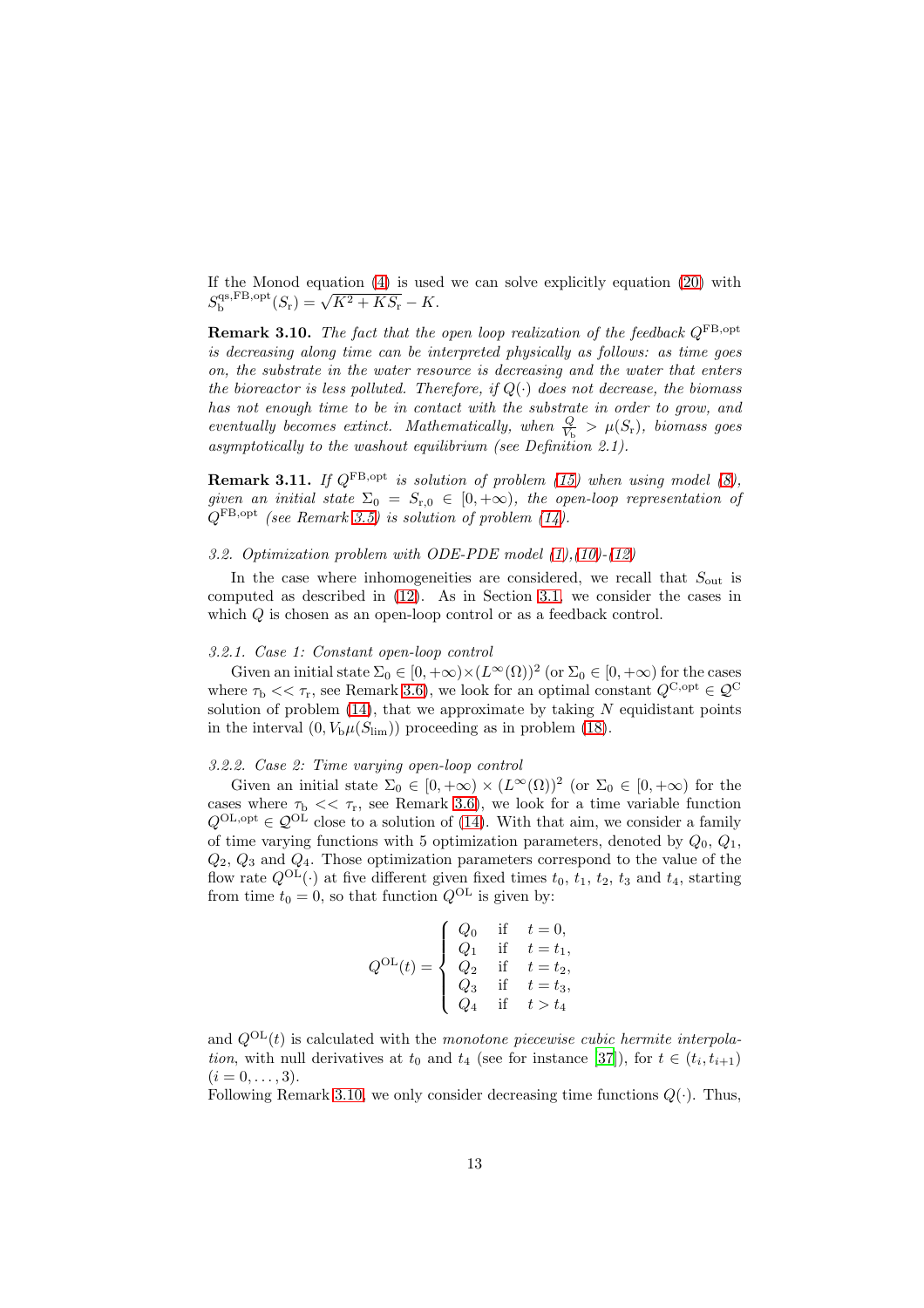we compute the optimization parameters  $Q_0$ ,  $Q_1$ ,  $Q_2$ ,  $Q_3$  and  $Q_4$  with the following constraints

$$
Q_0 > Q_1 > Q_2 > Q_3 > Q_4.
$$

To that end, we consider the optimization parameter  $Q_0 \in [0, V_b \mu(S_{r,0}))$  and we define new optimization parameters  $\alpha_1$ ,  $\alpha_2$ ,  $\alpha_3$  and  $\alpha_4$  in [0, 1] such that the interpolation data are given by

$$
Q_1 = \alpha_1 Q_0
$$
,  $Q_2 = \alpha_2 Q_1$ ,  $Q_3 = \alpha_3 Q_2$ ,  $Q_4 = \alpha_4 Q_3$ .

Therefore, we approximate  $Q^{\text{OL},\text{opt}}(\cdot)$  by a function defined by interpolation, as explained above, and where the corresponding vector  $\gamma^{\text{opt}} = (Q_0^{\text{opt}}, \alpha_1^{\text{opt}}, \alpha_2^{\text{opt}},$  $\alpha_3^{\text{opt}}, \alpha_4^{\text{opt}}$ ) is solution of

<span id="page-13-0"></span>
$$
\begin{cases}\n\text{Find } \gamma^{\text{opt}} \in (0, V_{\text{b}}\mu(S_{\text{r},0})) \times (0,1)^{4} \text{ such that} \\
T(\Sigma_{0}, Q^{\text{OL}, \text{opt}}(\cdot)) = \min_{\gamma \in (0, V_{\text{b}}\mu(S_{\text{r},0})) \times (0,1)^{4}} T(\Sigma_{0}, Q^{\text{OL}}(\cdot)),\n\end{cases} (21)
$$

where  $T(\Sigma_0, Q^{\text{OL}}(\cdot))$  denotes the time required to achieve  $S_r(T(\Sigma_0, Q^{\text{OL}}(\cdot)))$  =  $S_{\text{lim}}$  when solving (with any suitable solver; see e.g. Section [4.1\)](#page-15-1) system [\(1\)](#page-3-3) coupled with [\(10\)](#page-6-1)-[\(12\)](#page-7-1) with the flow rate  $Q = Q^{OL}(\cdot)$ . We solve problem [\(21\)](#page-13-0) with the Hybrid genetic algorithm (and its parameters) presented in [\[32](#page-27-7)].

Remark 3.12. We have used other approaches for computing time varying open-loop solutions of problem [\(14\)](#page-10-2), for instance  $Q(t) = \frac{1}{(At+B)^p}$ , where  $A, B, p$ are in a suitable search space. Nevertheless, in the following we do not present the optimization results obtained with this approach since they are not better than those obtained with the approach explained above.

### <span id="page-13-2"></span>3.2.3. Case 3: Feedback Approximation

In this case, we look for an optimal feedback  $Q^{\text{FB, opt}} \in \mathcal{Q}^{\text{FB}}$  solution of problem [\(15\)](#page-10-3). To this end, proceeding similarly as done in Lemma [3.9](#page-11-3) for perfectly mixed bioreactors, we perform a suboptimal strategy as a greedy policy that consists in choosing a control maximizing the instantaneous decrease of the contaminant concentration in the resource.

For cases where  $\tau_{\rm b} << \tau_{\rm r}$ , we assume that the feedback only depends on  $S_{\rm r}$ , i.e.,  $\Sigma = S_r$  (see Remark [3.6\)](#page-10-0) and we approximate the feedback function that we are looking for by solving the following optimization problem: Given an arbitrary resource substrate concentration  $S \in [0, +\infty)$  and a small time interval  $\Delta t > 0$ (chosen of the order of the water resource time scale  $\tau_r$  in order to assure that the bioreactor is in quasi-steady state during the time interval  $\Delta t$ )

<span id="page-13-1"></span>
$$
\begin{cases}\n\text{Find } Q^{\text{FB},\text{opt}}(S) \in [0, V_{\text{b}}\mu(S)) \text{ such that} \\
S_{\text{r}}(S, Q^{\text{FB},\text{opt}}; \Delta t) = \min_{Q^{\text{FB}} \in [0, V_{\text{b}}\mu(S))} S_{\text{r}}(S, Q^{\text{FB}}; \Delta t),\n\end{cases} \tag{22}
$$

where  $S_r(S, Q^{FB}; \Delta t)$  is the solution (computed with any suitable solver; see e.g. Section [4.1\)](#page-15-1) of system [\(1\)](#page-3-3) coupled with [\(10\)](#page-6-1)-[\(12\)](#page-7-1) at time  $\Delta t$ , with  $S = S_0$  and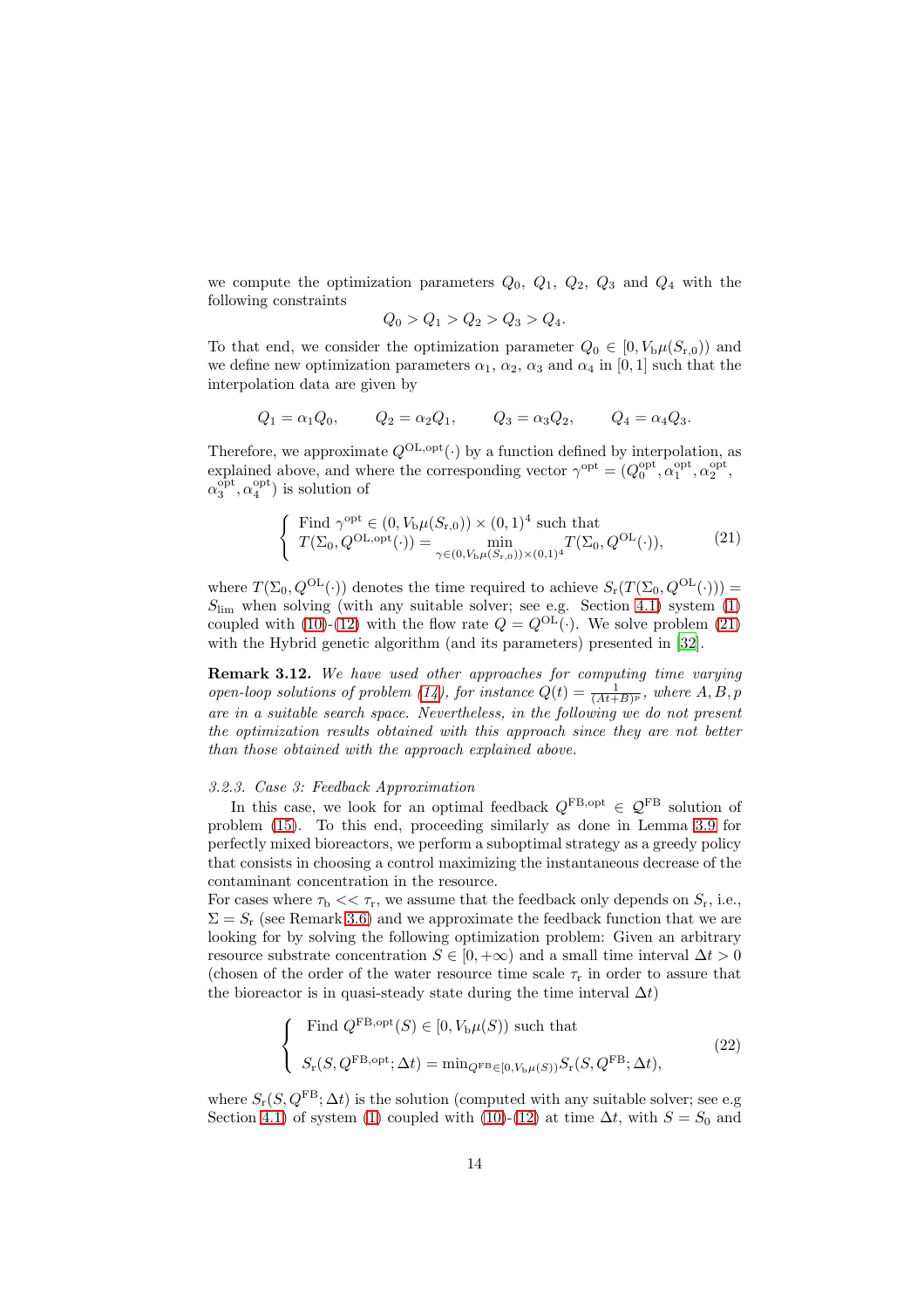$Q = Q^{\text{FB}}(S)$ . Since  $\tau_{\text{b}} \ll \tau_{\text{r}}$  the bioreactor is in quasi-steady state and the choice of the concentration values  $S_{b,0}$  and  $B_{b,0}$  does not have influence on the solution of problem [\(22\)](#page-13-1). Particularly, we take  $S_{b,0} = B_{b,0} = S$ . We estimate the solution of problem  $(22)$  by taking N equidistant points in the interval  $(0, V_b \mu(S))$  and proceeding as in problem [\(18\)](#page-11-2). Then, in order to obtain a function of the form

$$
Q^{\text{FB,opt}}: [S_{\text{lim}}, S_{\text{r},0}] \longrightarrow [0, V_{\text{b}}\mu(S_{\text{r},0}))
$$
  

$$
S \longrightarrow Q^{\text{FB,opt}}(S),
$$
 (23)

we solve problem [\(22\)](#page-13-1) for a range of concentration values  $S \in \mathcal{S} = \{S_i\}_{i=1}^{I+1}$ , where  $I \in \mathbb{N}$  is large enough and  $S_i = S_{r,0} - \frac{i-1}{I}(S_{r,0} - S_{\text{lim}})$ . Finally,  $Q^{\text{FB, opt}}(\tilde{S})$ is calculated with the monotone piecewise cubic hermite interpolation with null derivatives at  $S_{\text{lim}}$  and  $S_{\text{r},0}$  (see [\[37](#page-27-12)]) for  $S \notin \mathcal{S}$ .

For cases where  $\tau_{\rm b} \ll \tau_{\rm r}$  is not satisfied, we approximate the feedback function that we are looking for by solving the following optimization problem: Given arbitrary concentration values  $(S, s_b, b_b) \in [0, +\infty) \times (L^{\infty}(\Omega))^2$  and a small time interval  $\Delta t > 0$ 

<span id="page-14-0"></span>
$$
\begin{cases}\n\text{Find } Q^{\text{FB},\text{opt}}(S, s_{\text{b}}, b_{\text{b}}) \in [0, V_{\text{b}}\mu(S)) \text{ such that} \\
S_{\text{r}}(\Sigma, Q^{\text{FB},\text{opt}}; \Delta t) = \min_{Q^{\text{FB}} \in [0, V_{\text{b}}\mu(S))} S_{\text{r}}(S, Q^{\text{FB}}; \Delta t),\n\end{cases} (24)
$$

where  $S_r(S, Q^{FB}; \Delta t)$  is the solution (obtained with a suitable numerical solver; see e.g. Section [4.1\)](#page-15-1) of system [\(1\)](#page-3-3) coupled with [\(10\)](#page-6-1)-[\(12\)](#page-7-1) at time  $\Delta t$ , with  $\Sigma_0 = (S, s_b, b_b)$  and  $Q = Q^{\text{FB}}(S, s_b, b_b)$ . We estimate the solution of problem [\(24\)](#page-14-0) by taking N equidistant points in the interval  $(0, V_b\mu(S))$  and proceeding as in problem [\(18\)](#page-11-2).

Then, in order to obtain a function of the form

<span id="page-14-1"></span>
$$
Q^{\text{FB,opt}}: [S_{\text{lim}}, S_{\text{r},0}] \times (L^{\infty}(\Omega))^{2} \longrightarrow [0, V_{\text{b}}\mu(S_{\text{r},0}))
$$
  

$$
(S, s_{\text{b}}, b_{\text{b}}) \longrightarrow Q^{\text{FB,opt}}(S, s_{\text{b}}, b_{\text{b}}),
$$
  
(25)

we solve problem [\(24\)](#page-14-0) for a range of concentration values  $(S, s_b, b_b)$  in the set  $\mathcal{M} = \{(S, s_{\mathrm{b}}, b_{\mathrm{b}}) : \exists i \in \{1, \ldots, I+1\} \text{ such that } S = S_i \in \mathcal{S}, s_{\mathrm{b}} \in \mathcal{S}_{\mathrm{b},i} \text{ and } s_{\mathrm{b}} \in \mathcal{S}_{\mathrm{b},i} \}$  $b_{\rm b} \in \mathcal{B}_{{\rm b},i}$  where  $S_i = S_{{\rm r},0} - \frac{i-1}{I}(S_{{\rm r},0} - S_{{\rm lim}})$ ,  $\mathcal{S}_{{\rm b},i} = \mathcal{B}_{{\rm b},i} = \{S_{i,j}\}_{j\in J}$  with  $J \subset \mathbb{N}$  and  $S_{i,j} = \frac{S_i}{j}$ . If  $(S, s_b, b_b) \notin \mathcal{M}$ , we compute the mean value of the concentrations  $s_b$  and  $b_b$  in the bioreactor (which we denote by  $\bar{s}_b$  and  $\bar{b}_b$ ) by

$$
\overline{s}_{\rm b} = \frac{2 \int_0^L \int_0^H r s_{\rm b}(r, z) \, \mathrm{d}z \mathrm{d}r}{L^2 H}, \quad \overline{b}_{\rm b} = \frac{2 \int_0^L \int_0^H r b_{\rm b}(r, z) \, \mathrm{d}z \mathrm{d}r}{L^2 H},
$$

and  $Q^{\text{FB},\text{opt}}(S, s_{\text{b}}, b_{\text{b}})$  is approximated by  $Q^{\text{FB},\text{opt}}(S, \overline{s}_{\text{b}}, \overline{b}_{\text{b}})$ , which is given by spatial interpolation. More specifically,  $Q^{FB, opt}(S, \overline{s}_b, \overline{b}_b)$  is calculated with a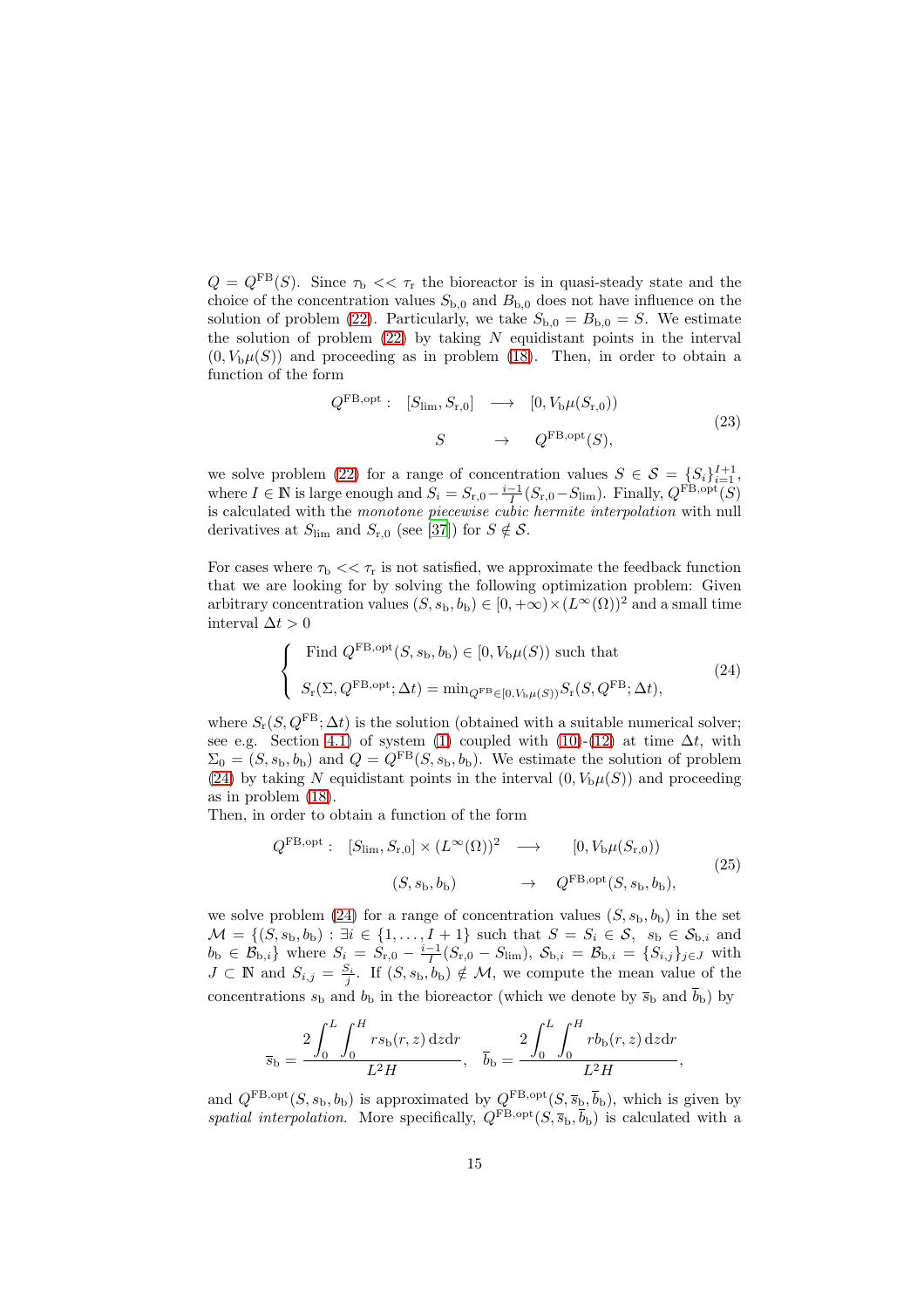suitable *trilinear* or *neighbor interpolation* method depending if  $(S, s_b, b_b)$  is or not inside the convex hull of M.

Remark 3.13. Set M has been chosen following the stability analysis of the ODE system [\(5\)](#page-4-1), presented in Section [2.2.1,](#page-4-0) which shows that the value of concentration of both substrate and biomass at their equilibria state is below the substrate concentration in the resource. Nevertheless, in order to obtain a function of the form [\(25\)](#page-14-1), the same methodology can be applied with more general sets M.

Remark 3.14. Solution of problems [\(22\)](#page-13-1) and [\(24\)](#page-14-0) are approximations of the solution of problem  $(15)$  which, as shown in Section [4.3,](#page-19-1) provide satisfactory results.

## <span id="page-15-0"></span>4. Numerical Experiments

In this section, we first introduce the numerical solvers used for computing the solutions of systems  $(9)$  and  $(1),(10)-(12)$  $(1),(10)-(12)$  $(1),(10)-(12)$  $(1),(10)-(12)$ . Then, in Sections [4.2](#page-16-0) and [4.3](#page-19-1) we present the numerical results obtained when looking for constant and feedback controls, respectively. Notice that in order to shorten the presentation of this work, the results obtained when looking for time varying open-loop controls has been included in Section [4.3.](#page-19-1)

## <span id="page-15-1"></span>4.1. Numerical solvers used for systems  $(9)$  and  $(1)$ , $(10)$ - $(12)$

The solution of system [\(9\)](#page-5-4) was computed numerically by using a fourth-order Runge-Kutta method and the solution of system  $(1),(10)-(12)$  $(1),(10)-(12)$  $(1),(10)-(12)$  $(1),(10)-(12)$  was computed numerically by coupling a fourth-order Runge-Kutta method with a Finite Element Method (see [\[38\]](#page-27-13)). The computational experiments were carried out with a 2.8Ghz Intel i7-930 64bits computer with 12Gb of RAM. We used a triangular mesh with around 600 elements. A numerical simulation of system  $(1),(10)$  $(1),(10)$ -[\(12\)](#page-7-1) with time step  $\Delta t = 100$ s and final time 10<sup>5</sup>s, computed using MATLAB (<mathworks.com>) and COMSOL Multyphisics 4.4 (<www.comsol.com>), takes approximately 12 seconds.

Model parameters were taken following [\[17](#page-26-6), [19](#page-26-8)]:  $\mu(\cdot)$  was the Monod Func-tion (see [\(4\)](#page-4-2)) with  $\mu_{\text{max}} = 1$  (s<sup>-1</sup>) and  $K = 1$  (mol/m<sup>3</sup>). For the bioreactor and water resource volumes we took  $V<sub>b</sub> = 1$  (m<sup>3</sup>) and  $V = 1000$  (m<sup>3</sup>), respectively. In order to obtain a cylinder of volume  $V<sub>b</sub> = 1$  (m<sup>3</sup>), we used a 2D bioreactor domain with  $H = L = 0.68$  (m). We considered a case for which the time scale of the bioreactor was comparable to the time scale of the water resource by using diffusion coefficients  $D_{\rm S} = D_{\rm B} = 0.01$  (m<sup>2</sup>/s). We also consider a case where the time scale for the bioreactor was much smaller than the time scale of the water resource by using diffusion coefficients  $D<sub>S</sub> = D<sub>B</sub> = 100$  (m<sup>2</sup>/s). When comput-ing a constant open loop control (see Section [3.2.1\)](#page-12-3),  $N = 100$  was chosen to solve problem [\(18\)](#page-11-2). When computing a time-varying open loop (see Section [3.2.2\)](#page-12-4), the interpolation times were  $t_0 = 0$  (s),  $t_1 = 20000(s)$ ,  $t_2 = 40000(s)$ ,  $t_3 = 60000(s)$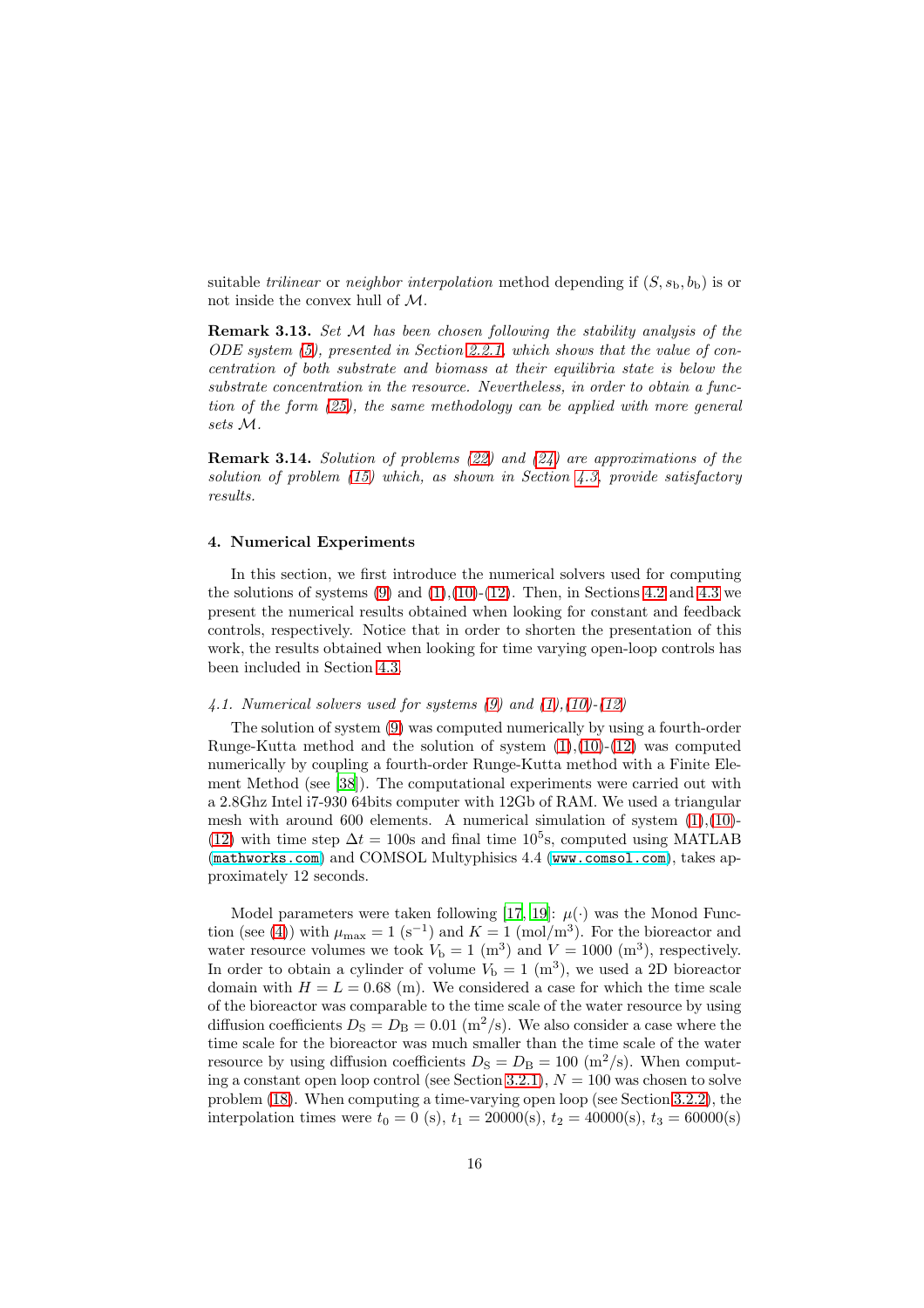and  $t_4 = 80000(s)$ . Those values where taken equidistant and having estimated experimentally that the time needed to achieve the prescribed value in the resource is around  $10^5$ s. Finally, when computing a feedback (see Section [3.2.3\)](#page-13-2), problems [\(22\)](#page-13-1) and [\(24\)](#page-14-0) were solved by using the MATLAB functions interp1 and interp3 (see <https://www.mathworks.com/moler/interp.pdf>), respectively, with  $\Delta t = 100$  s.

Remark 4.1. The model parameters considered here were chosen as in [\[17](#page-26-6)] in order to obtain a straightforward comparison between the methodologies proposed in this article and the ones introduced here. Of course, they could be replaced by other values found in the literature.

#### <span id="page-16-0"></span>4.2. Constant Open-Loop Control

In this Section, we solve numerically the optimization problem [\(14\)](#page-10-2) when the volumetric flow rate  $Q$  is considered a constant. More specifically, Section [4.2.1](#page-16-1) shows the numerical results for the ODE model [\(9\)](#page-5-4), obtained by solving problem [\(18\)](#page-11-2), and Section [4.2.2](#page-16-2) shows the numerical results for the ODE-PDE system  $(1)$ , $(10)$ - $(12)$ , obtained as explained in Section [3.2.1.](#page-12-3) Then, in Section [4.2.3](#page-17-0) we make a comparison of the results obtained in Sections [4.2.1](#page-16-1) and [4.2.2](#page-16-2) in terms of the optimal constant open-loop controls and the time needed to achieve the prescribed value of substrate concentration in the water resource,  $S_{\text{lim}}$ . We also compare models [\(9\)](#page-5-4) and [\(1\)](#page-3-3),[\(10\)](#page-6-1)-[\(12\)](#page-7-1) in terms of the minimum substrate concentration achieved in the water resource if the constant flow rate obtained for system  $(9)$  is used in system  $(1),(10)-(12)$  $(1),(10)-(12)$  $(1),(10)-(12)$  $(1),(10)-(12)$ . Simulations were done with initial substrate concentration in the resource  $S_{r,0} = 5$  and 10 (mol/m<sup>3</sup>) and with  $S_{\text{lim}} = 0.1 \text{ (mol/m}^3)$ .

### <span id="page-16-1"></span>4.2.1. ODE model [\(9\)](#page-5-4)

In this Section we solve the optimization problem [\(18\)](#page-11-2) using model [\(8\)](#page-5-2) with  $N = 200$ . Table [1](#page-16-3) shows the results.

| $S_{r,0}$ (mol/m <sup>3</sup> ) | $Q_{\text{ODF}}^{\text{C,opt}}$ (m <sup>3</sup> /s) | $T(S_{r,0}, Q_{\text{ODE}}^{\text{C,opt}})(s)$ |
|---------------------------------|-----------------------------------------------------|------------------------------------------------|
|                                 | 0.0776                                              | 74090                                          |
| 10                              | 0.0790                                              | 81830                                          |

<span id="page-16-3"></span>Table 1: ODE model: Value of the optimal constant open-loop  $Q_{\text{ODE}}^{\text{C,opt}}$  and the corresponding decontamination time for two different initial values  $S_{r,0}$ .

#### <span id="page-16-2"></span>4.2.2. ODE-PDE model [\(1\)](#page-3-3),[\(10\)](#page-6-1)-[\(12\)](#page-7-1)

In this Section we solve the optimization problem [\(14\)](#page-10-2) using the model given by system [\(1\)](#page-3-3),[\(10\)](#page-6-1)-[\(12\)](#page-7-1). We denote  $Q_{\text{HOM}}^{\text{C,opt}}$  and  $Q_{\text{ELL}}^{\text{C,opt}}$  the optimal constant flow rates when considering the homogeneous and the ellipsoidal flow velocity fields, respectively. Equivalently, we denote  $S_{\text{r,ach}}^{\text{HOM}}$  and  $S_{\text{r,ach}}^{\text{ELL}}$  the minimum substrates concentrations achieved in the water resource if  $Q_{\text{ODE}}^{\text{C, opt}}$  is used in system [\(1\)](#page-3-3),[\(10\)](#page-6-1)-[\(12\)](#page-7-1). For these concentration values, the flow rate  $Q_{\rm ODE}^{\rm C, opt}$  is high enough to drive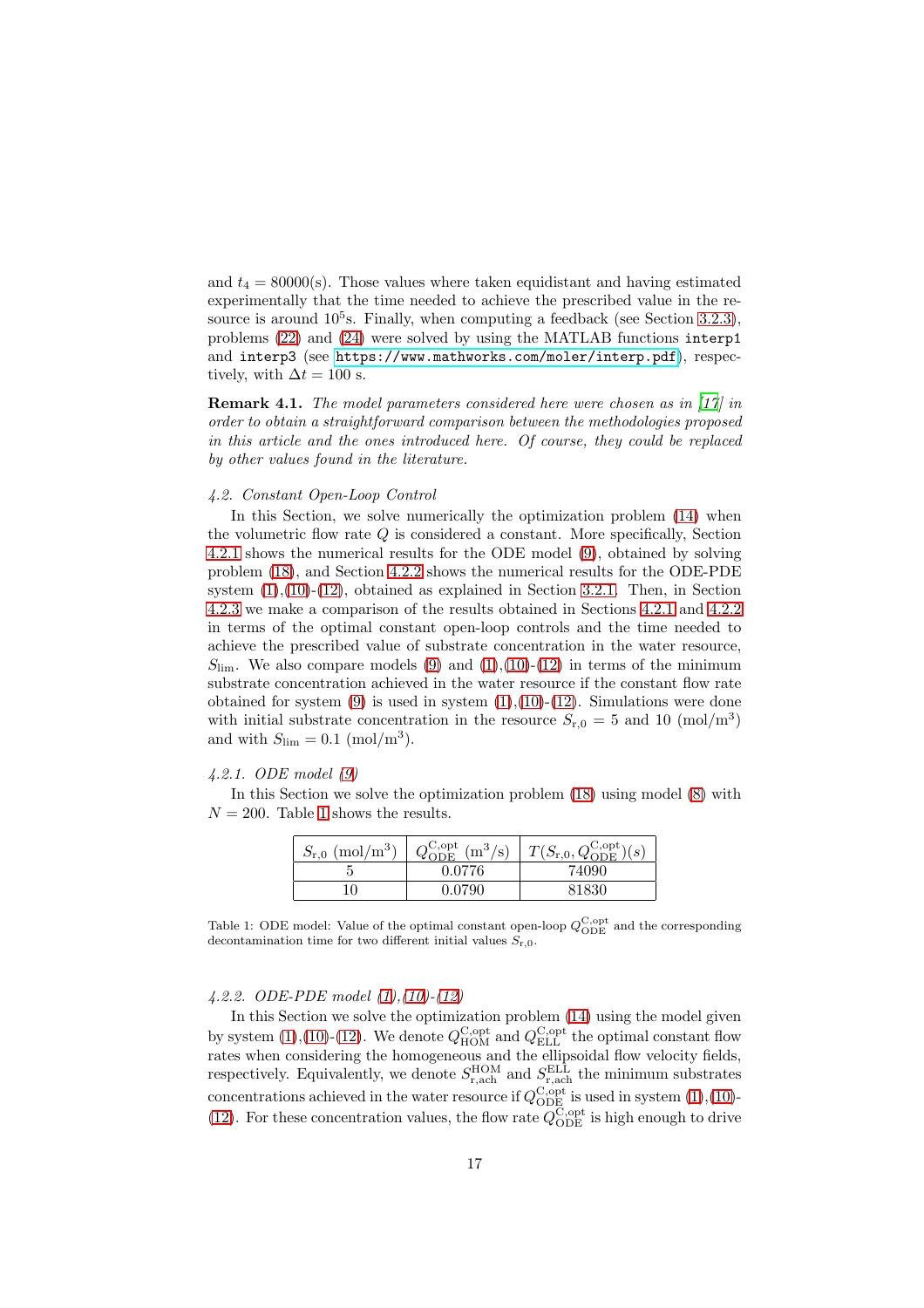system  $(1)(10)-(12)$  $(1)(10)-(12)$  $(1)(10)-(12)$  $(1)(10)-(12)$  to washout (see Definition [2.1\)](#page-4-3), i.e. the biomass become extinct and no more reaction is produced.

We distinguish between the cases where the time scale of the bioreactor is much smaller than the time scale of the water resource (i.e.,  $\tau_b \ll \tau_r$ ) and the case where that condition is not satisfied.

• Case  $\tau_{\rm b} << \tau_{\rm r}$ :

Table [2](#page-17-1) shows optimal constant open loops and the corresponding decontamination times and Table [3](#page-17-2) shows the substrate concentrations achieved in the resource.

| $\sigma_{\rm r,0}$<br>$\mu/m^{3}$<br>$\mod$ | $C$ ,opt<br>ΨНОΜ<br>$m^{\prime}$<br>S. | C, opt<br>T(S)<br>$(S_{r,0},\mathsf{Q}_{\mathrm{HOM}})$<br>S | $\mathop{\rm C}{\rm ,} {\rm opt}$<br>$\mathbf{\mathtt{w}}_{\text{ELL}}$<br>ິ<br>'s<br>$m^{\prime}$ | $\mathop{\rm C,\!opt}\nolimits$<br>$T(S_{\rm r,0},Q_{\rm ELI}^{\rm C, op})$<br>. S |
|---------------------------------------------|----------------------------------------|--------------------------------------------------------------|----------------------------------------------------------------------------------------------------|------------------------------------------------------------------------------------|
| Ð                                           | $\,0.0758\,$                           | 72750                                                        | 0.0658                                                                                             | 87040                                                                              |
| 10                                          | 0.0778                                 | 81840                                                        | 0.0666                                                                                             | 97770                                                                              |

<span id="page-17-1"></span>Table 2: ODE-PDE model: case  $\tau_{\rm b} << \tau_{\rm r}$ . Values of the optimal constant open-loops  $Q_{\rm HOM}^{\rm C, opt}$ and  $Q_{\text{ELL}}^{\text{C,opt}}$  and the corresponding decontamination times for two initial values  $S_{\text{r},0}$ .

| $S_{r,0}$ (mol/m <sup>3</sup> ) | $S_{\text{r,ach}}^{\text{HOM}}$ (mol/m <sup>3</sup> ) | $S_{\rm r,ach}^{\rm ELL}$ (mol/m <sup>3</sup> ) |
|---------------------------------|-------------------------------------------------------|-------------------------------------------------|
|                                 | 0.08404                                               | 0.1006                                          |
| 10-                             | 0.08569                                               | 0.1026                                          |

<span id="page-17-2"></span>Table 3: ODE-PDE model: case  $\tau_{\rm b} \ll \tau_{\rm r}$ . Substrate concentrations achieved if the constant flow rate  $Q_{\text{ODE}}^{\text{C, opt}}$  is used in system [\(1\)](#page-3-3),[\(10\)](#page-6-1)-[\(12\)](#page-7-1) for two initial values  $S_{\text{r},0}$ .

## • Case  $\tau_{\rm b} \approx \tau_{\rm r}$ :

In this case, the optimal constant open loop also depends on the initial state at the bioreactor. Since we aim to compare the optimal constant open-loop controls obtained for the ODE model [\(8\)](#page-5-2) and the ODE-PDE model [\(1\)](#page-3-3),[\(10\)](#page-6-1)-[\(12\)](#page-7-1), we estimate a function of the form  $S_{r,0} \to Q_{\text{HOM}}^{\text{C,opt}}(S_{r,0})$ by solving problem [\(14\)](#page-10-2) for a range of initial states in the set  $\overline{\mathcal{M}}$  defined to solve problem [\(24\)](#page-14-0) with  $I = 1$  and  $J = \{1, 2, 4, 10\}$ . Then,  $Q_{\text{HOM}}^{\text{C,opt}}$  is approximated by computing the mean value of the set of optimal constant open-loop controls obtained for the different initial states. This procedure is also used to obtain the optimal constant  $Q_{\text{ELL}}^{\text{C,opt}}$  and the substrate concentrations  $S_{\text{r},\text{ach}}^{\text{HOM}}$  and  $S_{\text{r},\text{ach}}^{\text{ELL}}$ .

Table [4](#page-18-0) shows the optimal constant flow rates and the corresponding decontamination times, and Table [5](#page-18-1) shows the substrate concentrations achieved in the resource.

## <span id="page-17-0"></span>4.2.3. Discussion

An interesting study is to check if the optimization results obtained in Sections [4.2.1](#page-16-1) and [4.2.2](#page-16-2) are similar. We make the comparison for both flow velocity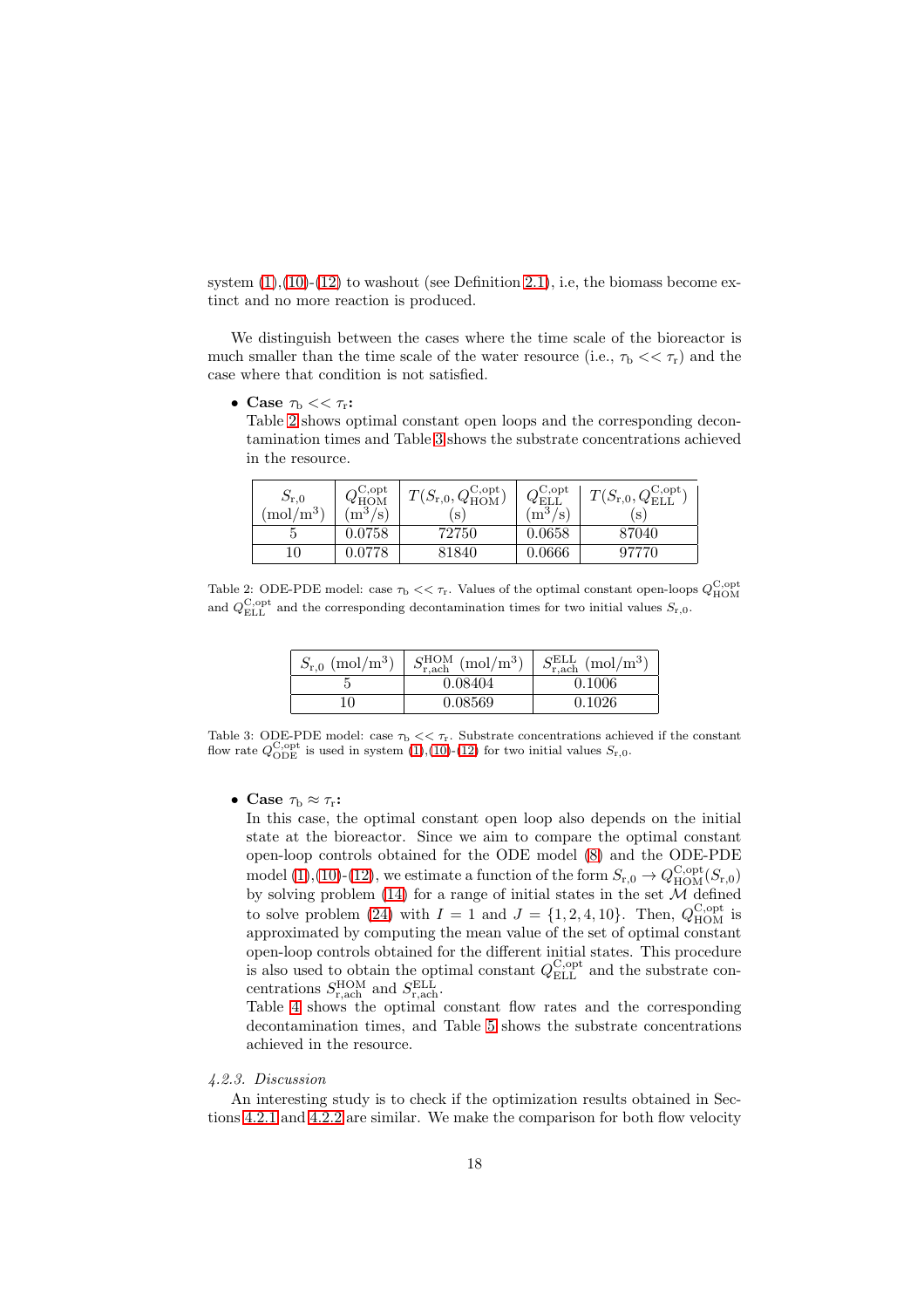| $S_{\rm r,0}$<br>$(mol/m^3)$ | $C_{\cdot}$ opt<br>$, m^{\prime}$<br>/s | $\cdot$   $T(S_{\text{r},0},Q_{\text{HOM}})$<br>S | C, opt<br>YELI<br>ാ<br>$m^{\circ}$<br>/s | $O_{\rm p}$ C,opt<br>$T(S_{\rm r,0},Q_{\rm ELL}^{\rm C, op})$<br>S |
|------------------------------|-----------------------------------------|---------------------------------------------------|------------------------------------------|--------------------------------------------------------------------|
|                              | 0.0540                                  | 89260                                             | 0.0467                                   | 103160                                                             |
| 10                           | 0.0547                                  | 102190                                            | 0.0470                                   | 118790                                                             |

Table 4: ODE-PDE model: case  $\tau_{\rm b} \approx \tau_{\rm r}$ . Values of the optimal constant open-loops  $Q_{\rm HOM}^{\rm C,opt}$ and  $Q_{\text{ELL}}^{\text{C,opt}}$  and the corresponding decontamination times for two different initial values  $S_{\text{r},0}$ .

<span id="page-18-0"></span>

| $S_{r,0}$ (mol/m <sup>3</sup> ) | $S_{\text{r},\text{ach}}^{\text{HOM}}$ (mol/m <sup>3</sup> ) | $S_{\text{r,ach}}^{\text{ELL}} \text{ (mol/m}^3)$ |
|---------------------------------|--------------------------------------------------------------|---------------------------------------------------|
|                                 | 0.14811                                                      | 0.1754                                            |
|                                 | 0.1524                                                       | 0.1802                                            |

<span id="page-18-1"></span>Table 5: ODE-PDE model: case  $\tau_b \approx \tau_r$ . Substrate concentration achieved if the constant  $Q_{\rm ODE}^{\rm C,opt}$  is used in system [\(1\)](#page-3-3),[\(10\)](#page-6-1)-[\(12\)](#page-7-1) for two different initial values  $S_{\rm r,0}$ .

fields, described in Section [2.2.2.](#page-5-0)

- Homogenous flow velocity field: We can observe from Tables [1](#page-16-3) and [2](#page-17-1) that the volumetric flow rates  $Q_{\text{ODE}}^{\text{C,opt}}$  and  $Q_{\text{HOM}}^{\text{C,opt}}$  (obtained with the ODE-PDE system  $(1),(10)-(12)$  $(1),(10)-(12)$  $(1),(10)-(12)$  $(1),(10)-(12)$  when  $\tau_{\rm b} \ll \tau_{\rm r}$  are significantly close and the decontamination times are comparable (the difference is below 1% for both values of  $S_{r,0}$ ). Nevertheless, from Tables [1](#page-16-3) and [4](#page-18-0) one notice that the flow rate  $Q_{\text{HOM}}^{\text{C,opt}}$  (obtained with the ODE-PDE system [\(1\)](#page-3-3),[\(10\)](#page-6-1)-[\(12\)](#page-7-1) when  $\tau_{\rm b} \approx \tau_{\rm r}$ ) is around 70% of the value of  $Q_{\rm ODE}^{\rm C, opt}$ . Furthermore, from Table [5](#page-18-1) we conclude that if the constant  $Q_{\rm ODE}^{\rm C, opt}$  is applied in system  $(1),(10)-(12)$  $(1),(10)-(12)$  $(1),(10)-(12)$  $(1),(10)-(12)$  $(1),(10)-(12)$  in the case where  $\tau_{\rm b} \approx \tau_{\rm r}$ , the bioreactor is driven to *washout* (see Definition [2.1\)](#page-4-3) before the decontamination target is achieved. These results seem to indicate that when high diffusions are considered, the optimal constant controls obtained with the ODE model are similar to those obtained with the ODE-PDE model, whereas for low diffusion coefficients the ODE-PDE model exhibits better results, in the sense that it provides smaller volumetric flow rates which favor that the biomass does not become extinct in the bioreactor before the target is achieved (see Remark [3.3\)](#page-9-2).
- Ellipsoidal flow velocity field: We can observe from Tables [1,](#page-16-3) [2](#page-17-1) and [4](#page-18-0) than the volumetric flow rates  $Q_{\mathrm{ELL}}^{\mathrm{C, opt}}$ , obtained with the ODE-PDE system [\(1\)](#page-3-3),[\(10\)](#page-6-1)-[\(12\)](#page-7-1) in the cases where  $\tau_{\rm b} \ll \tau_{\rm r}$  and  $\tau_{\rm b} \approx \tau_{\rm r}$ , are around 84% and 60% of the value of the flow rate  $Q_{\text{ODE}}^{\text{C,opt}}$ , respectively. Furthermore, from Tables [3](#page-17-2) and [5](#page-18-1) we conclude that if the constant  $Q_{\rm ODE}^{\rm C, opt}$  is used in the ODE-PDE system  $(1),(10)-(12)$  $(1),(10)-(12)$  $(1),(10)-(12)$  $(1),(10)-(12)$ , the bioreactor is driven to *washout* (see Definition [2.1\)](#page-4-3) before the decontamination target is achieved. These results seem to indicate that when the ellipsoidal flow velocity field is considered, model  $(1)$ , $(10)$ - $(12)$  exhibits better results, in the sense that it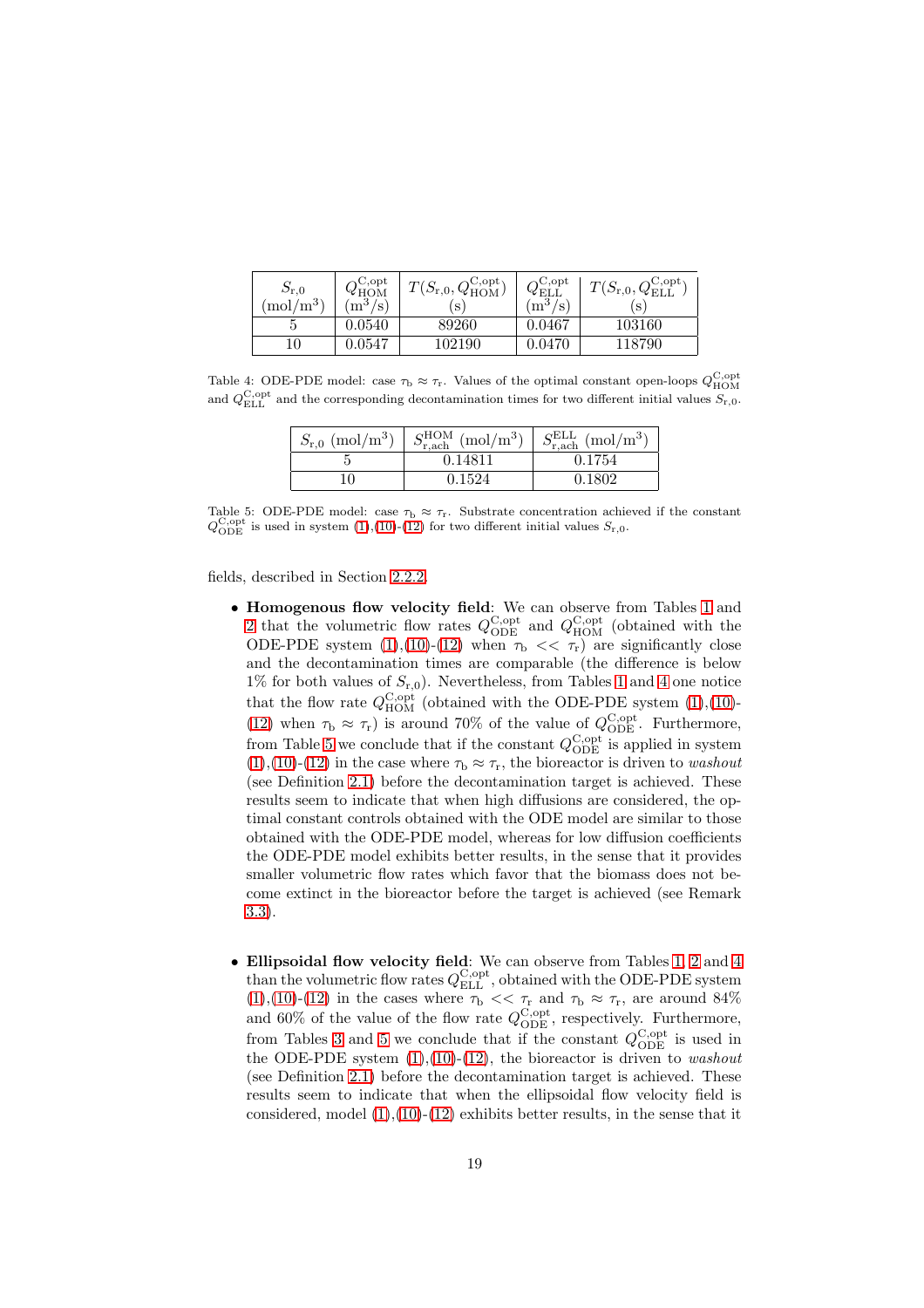provides smaller volumetric flow rates which favor that the biomass does not become extinct in the bioreactor before the target is achieved (see Remark [3.3\)](#page-9-2). The influence of the ellipsoidal flow velocity field in the washout phenomena is explained in Remark [4.2.](#page-19-0)

<span id="page-19-0"></span>Remark 4.2. We recall from Section [2.2](#page-3-2) that the washout phenomena (see Definition [2.1\)](#page-4-3) is produced when  $Q(t) \geq V_{\rm b} \mu(S_{\rm r}(t))$ . It is reasonable to assume that for high diffusion coefficients  $D<sub>S</sub>$  and  $D<sub>B</sub>$ , the substrate and biomass concentrations become homogeneous in the bioreactor so that the ODE-PDE model  $(1),(10)-(11)$  $(1),(10)-(11)$  $(1),(10)-(11)$  $(1),(10)-(11)$  $(1),(10)-(11)$  approaches the ODE model  $(9)$ , and consequently, the washout is also produced when  $Q(t) \geq V_{\rm b}\mu(S_{\rm r}(t))$ . Nevertheless, this analogy only takes place when using the homogeneous flow velocity field in system  $(1)$ , $(10)$ - $(12)$ . As detailed in Section [2.2.2,](#page-5-0) the ellipsoidal flow velocity field is taken as  $u_z(r,t)$  $-\frac{3Q(t)\sqrt{L^2-r^2}}{3L^3}$ , so it attains its maximum depth at  $r=0$ . This maximum depth is  $\frac{3}{2}$  the maximum depth if the homogeneous profile is taken, so we can conclude that when using the ellipsoidal flow velocity field, washout occurs for  $Q(t) \geq$  $Q_{\text{max}}(t)$ , where  $Q_{\text{max}}(t)$  is some value in the interval  $\left[\frac{2}{3}V_{\text{b}}\mu(S_{\text{r}}(t)), V_{\text{b}}\mu(S_{\text{r}}(t))\right]$ . In order to find a physical explanation, we observe Figure  $3-(a)$ , pointing out that if the ellipsoidal flow velocity field is used, the liquid located in region 1 is ejected from the bioreactor faster than if we use the homogeneous flow velocity field. Thus, the substrate is in contact with the biomass less time and consequently the water remains polluted in this region when going out from the reactor. Furthermore, due to diffusion, the particles situated in the regions 1 and 2 are mixed and the resulting contamination value is higher than the required threshold. Figure  $3-(b)$  shows the difference in terms of decontamination time between using the homogeneous and the ellipsoidal flow velocity fields when  $Q(m^3/s)$  is considered constant  $(Q \in \mathcal{Q}^C)$ . Particularly, taking  $S_{r,0} = 5 \pmod{m^3}$  and the objective value  $S_{\text{lim}} = 0.5 \ (mol/m^3)$ , one obtains that in order to avoid washout  $Q$  should be in the interval  $[0, 0.33)$ . We observe that the washout phenomena starts at the value  $Q \approx 0.33$  in the case of considering the homogeneous flow velocity field, but starts earlier if we use the ellipsoidal flow velocity field.

#### <span id="page-19-1"></span>4.3. Feedback

In this Section, we look for an optimal feedback, denoted by  $Q^{\text{FB},\text{opt}}$  solution of problem [\(15\)](#page-10-3). More specifically, Section [4.3.1](#page-20-1) shows the results for the ODE model [\(9\)](#page-5-4), obtained using Lemma [3.9](#page-11-3) and Section [4.3.2](#page-20-2) shows the feedback approximations for the ODE-PDE system  $(1),(10)-(11)$  $(1),(10)-(11)$  $(1),(10)-(11)$  $(1),(10)-(11)$ , obtained when solving the suboptimal problems [\(22\)](#page-13-1) and [\(24\)](#page-14-0). Section [4.3.2](#page-20-2) also shows the feedback synthesis (see definition below) of the optimal time varying open-loops, obtained when solving  $(21)$ . Then, in Section [4.3.3](#page-22-0) we make a comparison of the results presented in Sections [4.3.1](#page-20-1) and [4.3.2](#page-20-2) in terms of the feedback control. Furthermore, we compare models  $(9)$  and  $(1),(10)-(12)$  $(1),(10)-(12)$  $(1),(10)-(12)$  $(1),(10)-(12)$  in terms of the minimum substrate concentration achieved in the water resource if the optimal feedback obtained for system  $(9)$  is used in system  $(1),(10)-(12)$  $(1),(10)-(12)$  $(1),(10)-(12)$  $(1),(10)-(12)$ .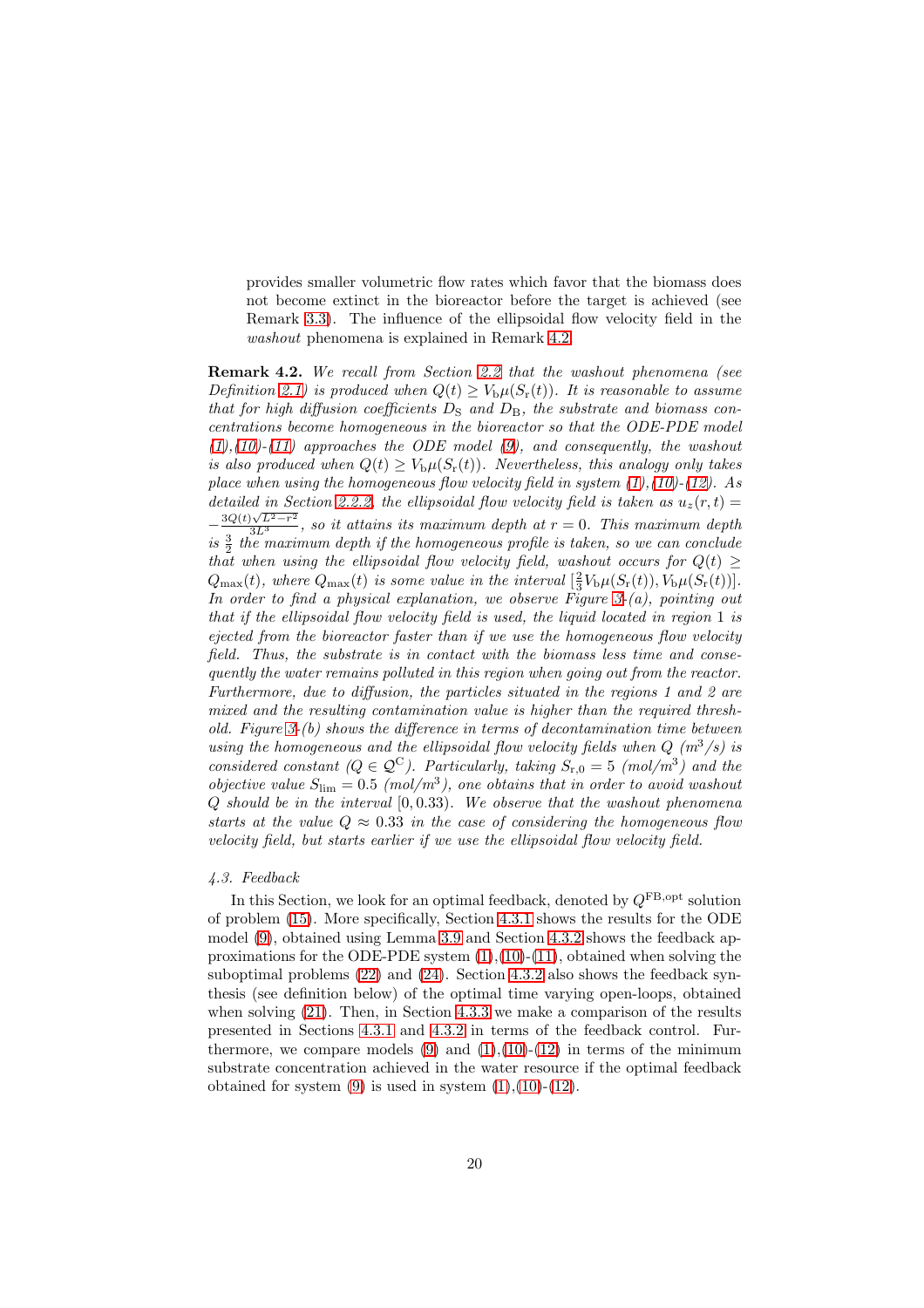

flow velocity fields

(a) Typical homogeneous and ellipsoidal (b) Decontamination times obtained by using the homogeneous flow velocity field (depicted by a solid line) or the ellipsoid flow velocity field (depicted by a dashed line). Notice that the vertical lines are allocated at the value of Q for which washout starts.

<span id="page-20-0"></span>Figure 3: Scheme of the washout phenomena when using the homogeneous and the ellipsoidal flow velocity fields.

<span id="page-20-1"></span>4.3.1. ODE model [\(9\)](#page-5-4)

As detailed in Section [3.1.2](#page-11-4) if the Monod equation [\(4\)](#page-4-2) is taken, the optimal feedback, denoted by  $Q_{\rm ODE}^{\rm FB,opt}$ , fulfills

$$
Q_{\rm ODE}^{\rm FB,opt} = V_{\rm b}\mu(S_{\rm b}^{\rm qs, FB,opt}) = V_{\rm b}\mu(\sqrt{K^2 + K \cdot S_{\rm r}} - K).
$$

## <span id="page-20-2"></span>4.3.2. ODE-PDE model [\(1\)](#page-3-3),[\(10\)](#page-6-1)-[\(11\)](#page-7-0)

As a first approach, we solve problem [\(15\)](#page-10-3) by solving optimization problems [\(22\)](#page-13-1) and [\(24\)](#page-14-0) (considering a feedback approximation, as described in Section [3.2.3\)](#page-13-2), for both homogeneous and ellipsoidal flow velocity fields, denoting the solution by  $Q_{\text{HOM}}^{\text{FB,opt}}$  and  $Q_{\text{ELL}}^{\text{FB,opt}}$ , respectively.

In order to compare with time varying open-loop controls (see Section [3.2.2\)](#page-12-4), as a second approach we solve problem [\(15\)](#page-10-3) by solving the optimization problem [\(21\)](#page-13-0) and then taking the feedback synthesis of the time varying open-loop, i.e, for any time t with corresponding values  $Q(t)$  and  $\Sigma(t)$ , we can reconstruct the map  $\Sigma(t) \to Q(t)$ , that can be seen as a state-dependent control function, which in the following we denote by  $Q_{\text{HOM}}^{\text{OL,opt}}(\Sigma)$  and  $Q_{\text{ELL}}^{\text{OL,opt}}(\Sigma)$ , for the homogeneous and the ellipsoidal flow velocity fields, respectively. Equivalently, we denote  $S_{\text{r},\text{ach}}^{\text{HOM}}$  and  $S_{\text{r},\text{ach}}^{\text{ELL}}$  the minimum substrate concentrations achieved in the water resource if  $Q_{\text{ODE}}^{\text{FB, opt}}$  is used in system [\(1\)](#page-3-3),[\(10\)](#page-6-1)-[\(12\)](#page-7-1). For these concentration value, the flow rate  $Q_{\text{FB,opt}}^{\text{ODE}}$  is high enough to drive system  $(1),(10)-(12)$  $(1),(10)-(12)$  $(1),(10)-(12)$  $(1),(10)-(12)$ to washout (see Definition [2.1\)](#page-4-3), i.e, the biomass become extinct and no more reaction is produced.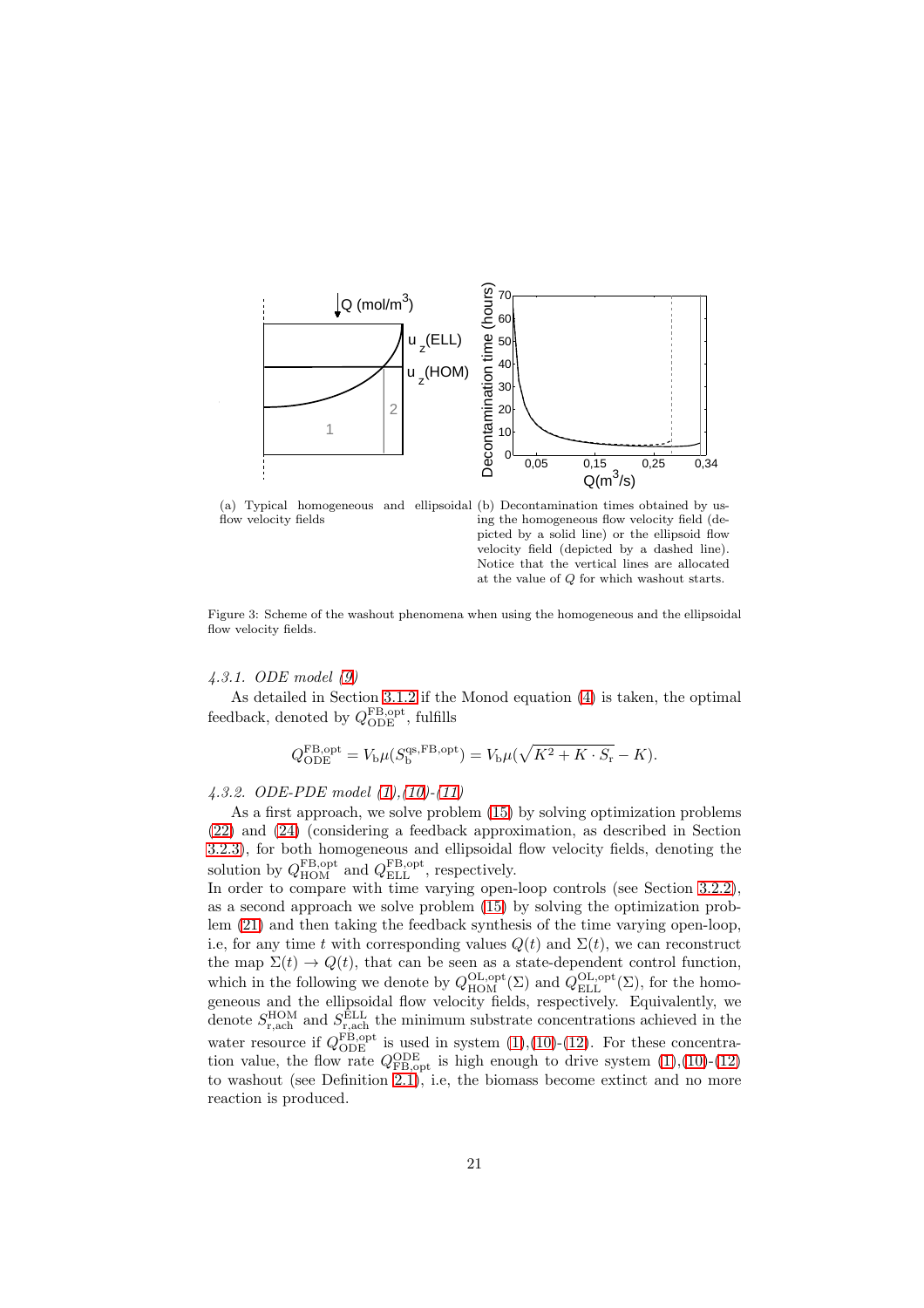Simulations have been conducted for substrate concentration  $S_{r,0} = 10$  $\text{(mol/m}^3) S_{\text{lim}} = 0.1 \text{ (mol/m}^3).$ 

• Case  $\tau_{\rm b} << \tau_{\rm r}$ 

Figure [4](#page-21-0) shows the similarities between the feedbacks obtained with the two approaches described above. More precisely, Figure [4-](#page-21-0)(a) shows the feedbacks  $Q_{\text{HOM}}^{\text{FB},\text{opt}}$  and  $Q_{\text{HOM}}^{\text{OL},\text{opt}}(\Sigma)$  and Figure [4-](#page-21-0)(b) shows the feedbacks  $Q_{\text{ELL}}^{\text{FB,opt}}$  and  $Q_{\text{ELL}}^{\text{OL,opt}}(\Sigma)$ .



<span id="page-21-0"></span>(a) Homogeneous flow velocity field (b) Ellipsoidal flow velocity field

Figure 4: ODE-PDE model: case  $\tau_{\rm b} << \tau_{\rm r}$ . Comparison between the feedback approximations  $Q^{\text{FB,opt}}$  (depicted with solid lines) and  $Q^{\text{OL,opt}}$  (depicted with dashed lines).

• Case  $\tau_{\rm b} \approx \tau_{\rm r}$ :

In this case, time varying open loops and feedbacks depend on the bioreactor state. Since we aim to compare the optimal feedback obtained for ODE model [\(8\)](#page-5-2) with the two feedback schemes obtained for ODE-PDE model  $(1),(10)-(12)$  $(1),(10)-(12)$  $(1),(10)-(12)$  $(1),(10)-(12)$  $(1),(10)-(12)$ , we approximate functions of the form  $S_r \to Q_{\text{HOM}_r}^{\text{FB,opt}}(S_r)$  and  $S_{r,0} \to Q_{\text{HOM}}^{\text{OL},\text{opt}}(S_{r,0};\cdot)$ . In order to compute  $Q_{\text{HOM}}^{\text{FB},\text{opt}}(S_r)$  (or  $Q_{\text{ELL}}^{\text{FB},\text{opt}}(S_r)$ ) we solve problem [\(24\)](#page-14-0) for  $(S, s_b, b_b)$  in the set  $M$ , defined to solve prob-lem [\(22\)](#page-13-1), with  $I = 20$  and  $J = \{1, 2, 4, 10\}$ . Thus, for each  $S \in \mathcal{S}$ ,  $Q^{\text{FB},\text{opt}}(S)$  is approximated by computing the mean value of the set of optimal feedbacks  $Q_{\text{S}_b}^{\text{FB}, \text{opt}}(S, s_b, b_b)$  with  $(S, s_b, b_b) \in \mathcal{M}$ . Similarly, in order to compute  $Q_{\text{HOM}}^{\text{OL},\text{opt}}(S_{\text{r},0};\cdot)$  we solve problem [\(21\)](#page-13-0), taking  $\Sigma_0 \in \mathcal{M}$ with  $I = 1$  and  $J = \{1, 2, 4, 10\}$ . Then, each component of vector  $\gamma^{\text{opt}}$ is approximated by computing the mean value of the set of its optimal values obtained for the different initial states. This procedure is also used to obtain the average optimal time varying open loop  $Q_{\text{ELL}}^{\text{C,opt}}(S_{r,0};\cdot)$  and substrate concentrations  $S_{\text{r,ach}}^{\text{HOM}}$  and  $S_{\text{r,ach}}^{\text{ELL}}$ .

Figure [5](#page-22-1) shows the similarities between the feedbacks obtained with the two approaches described above. More precisely, Figure [5-](#page-22-1)(a) shows the feedbacks  $Q_{\text{HOM}}^{\text{FB},\text{opt}}$  and  $Q_{\text{HOM}}^{\text{OL},\text{opt}}(\Sigma)$ , obtained when considering the homo-geneous flow velocity field. Figure [5-](#page-22-1)(b) shows the feedbacks  $Q_{\rm ELL}^{\rm FB,opt}$  and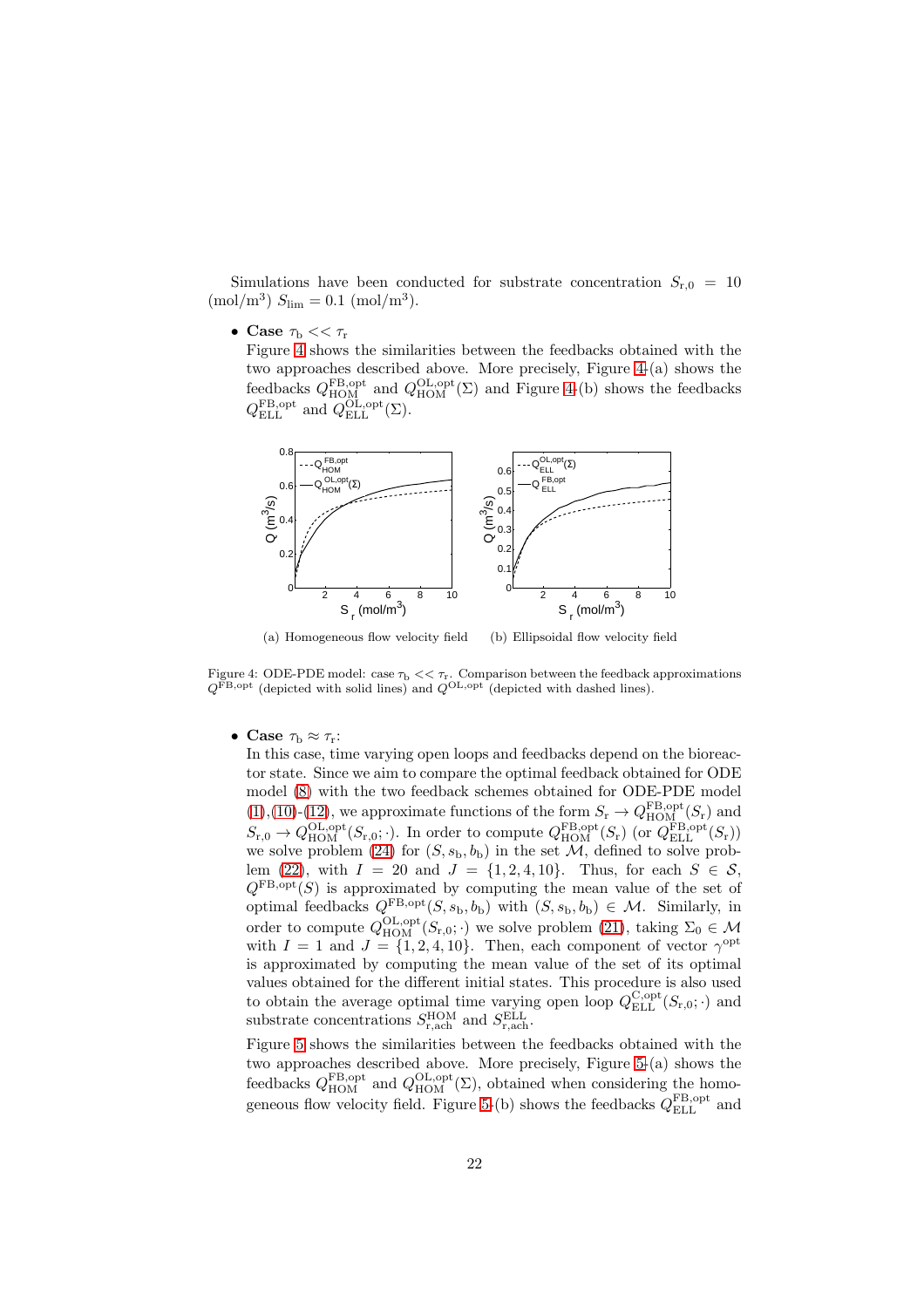$Q_{\text{ELL}}^{\text{OL}, \text{opt}}(\Sigma)$ , obtained when considering the ellipsoidal flow velocity field. Table [6](#page-22-2) shows the substrate concentrations achieved in the resource.



<span id="page-22-1"></span>(a) Homogeneous flow velocity field (b) Ellipsoidal flow velocity field

Figure 5: ODE-PDE model: Case  $\tau_{\rm b} \approx \tau_{\rm r}$ . Comparison between the feedback approximations  $Q^{\text{FB},\text{opt}}$  (depicted with solid lines) and  $Q^{\text{OL},\text{opt}}(\Sigma)$  (depicted with dashed lines).

| $S_{r,0}$ (mol/m <sup>3</sup> ) | $S_{\text{r,ach}}^{\text{HOM}}$ (mol/m <sup>3</sup> ) | $\chi$ ELL<br>(mol/m <sup>3</sup> ) |
|---------------------------------|-------------------------------------------------------|-------------------------------------|
|                                 |                                                       | 10 1941                             |

<span id="page-22-2"></span>Table 6: ODE-PDE model: Case  $\tau_b \approx \tau_r$ . Substrate concentration achieved if the feedback  $Q_{\text{ODE}}^{\text{FB,opt}}$  is used in System [\(1\)](#page-3-3),[\(10\)](#page-6-1)-[\(12\)](#page-7-1).

## <span id="page-22-0"></span>4.3.3. Discussion

An interesting study is to check if both approaches, described in Sections [3.2.2](#page-12-4) and [3.2.3,](#page-13-2) present similar numerical results. From Figure [4](#page-21-0) and Figure [5](#page-22-1) one can observe significant similarities between the two volumetric flow rates  $Q^{\text{FB},\text{opt}}$  and  $Q^{\text{OL},\text{opt}}(\Sigma)$ , being the first one a bit faster than the second one in most of the cases. This result is not surprising, since the open-loop approach takes into account the concentrations only at initial time, while the feedback strategy is intrinsically more robust.

Another interesting study is to check if the optimization results obtained in Sections [4.3.1](#page-20-1) and [4.3.2](#page-20-2) are similar. We make the comparison for both flow velocity profiles, described in Section [2.2.2.](#page-5-0)

• Homogenous flow velocity field: In order to analyze the similarities between the obtained optimal controls  $Q_{\text{ODE}}^{\text{FB, opt}}$ ,  $Q_{\text{HOM}}^{\text{FB, opt}}$  and  $Q_{\text{HOM}}^{\text{OL, opt}}(\Sigma)$ , we plot them in Figure [6.](#page-23-1) It is easy to observe that the volumetric flow rates  $Q_{\text{HOM}}^{\text{FB,opt}}$  and  $Q_{\text{HOM}}^{\text{OL,opt}}(\Sigma)$  (obtained with the ODE-PDE system  $(1),(10)-(12)$  $(1),(10)-(12)$  $(1),(10)-(12)$  $(1),(10)-(12)$  $(1),(10)-(12)$  in the case where  $\tau_{\rm b} << \tau_{\rm r}$  are significantly close to the flow rate  $Q_{\text{ODE}}^{\text{FB, opt}}$ . Nevertheless, the flow rates  $Q_{\text{HOM}}^{\text{FB, opt}}$  and  $Q_{\text{HOM}}^{\text{OL, opt}}(\Sigma)$  (obtained with the ODE-PDE system  $(1),(10)-(12)$  $(1),(10)-(12)$  $(1),(10)-(12)$  $(1),(10)-(12)$  when  $\tau_b \approx \tau_r$ ) are much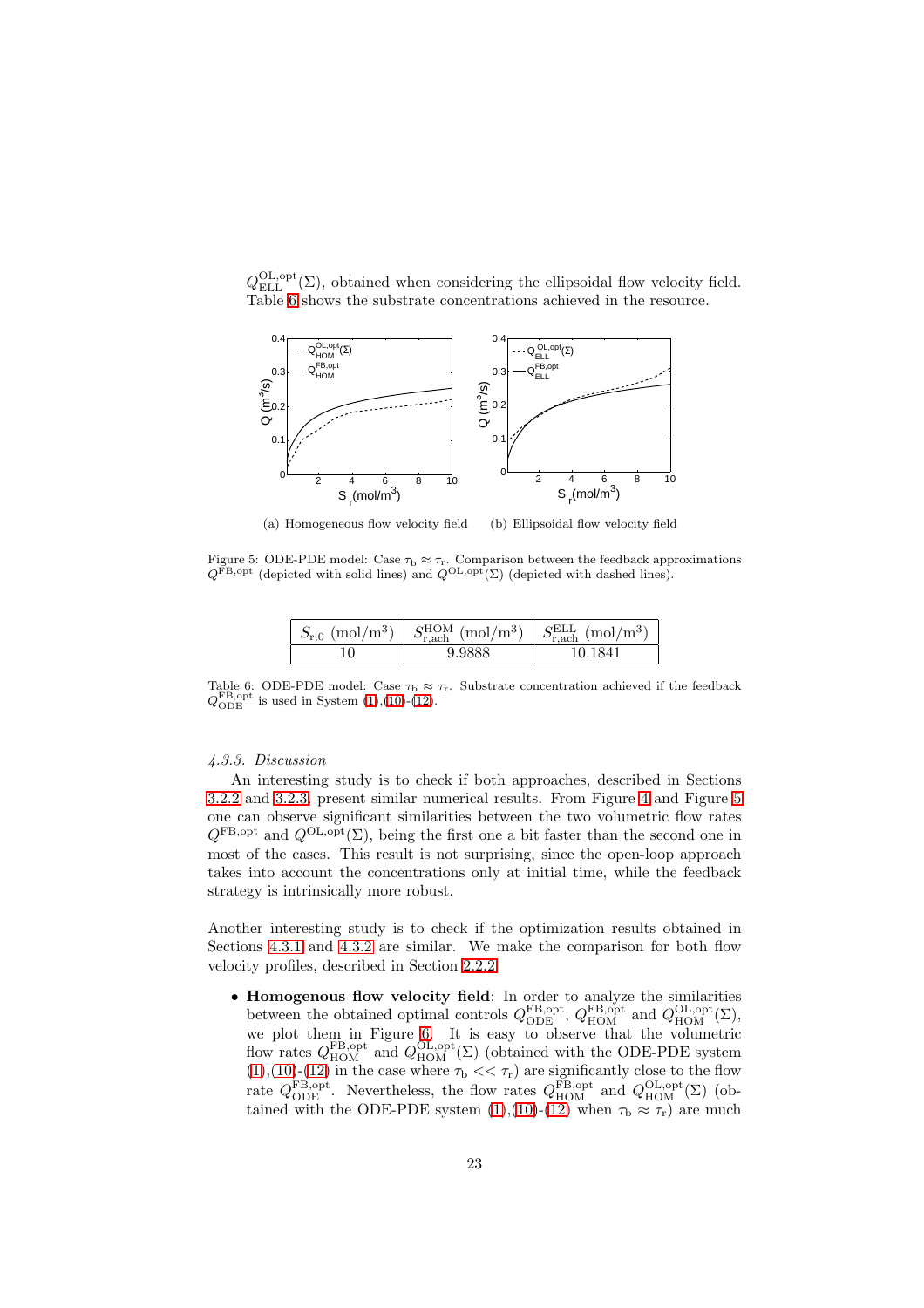slower than  $Q_{\text{ODE}}^{\text{FB, opt}}$ . For instance, for  $S_r = 10 \text{ (mol/m}^3)$  the values of  $Q_{\rm HOM}^{\rm FB, opt}$  and  $Q_{\rm HOM}^{\rm OL, opt}(\Sigma)$  are around 35% the value of  $Q_{\rm ODE}^{\rm FB, opt}$ . Further-more, from Table [6,](#page-22-2) we conclude that if the constant control  $Q_{\rm ODE}^{\rm FB,opt}$  is used in system  $(1)$ , $(10)$ - $(12)$  the bioreactor is driven to washout (see Definition [2.1\)](#page-4-3) before the decontamination target is achieved. These results seem to show that when high diffusions are considered, the optimal controls obtained with the ODE and ODE-PDE models are similar, whereas for low diffusion coefficients the ODE-PDE model exhibits better results, in the sense that it provides smaller volumetric flow rates that favor that the biomass does not become extinct before the target is achieved.

• Ellipsoidal flow velocity field: In order to analyze the similarities between the obtained optimal controls  $Q_{\text{ODE}}^{\text{FB, opt}}, Q_{\text{ELL}}^{\text{FB, opt}}$  and  $Q_{\text{ELL}}^{\text{OL, opt}}(\Sigma)$ , we plot them in Figure [7.](#page-24-0) It is easy to observe that the volumetric flow rates  $Q_{\text{ELL}}^{\text{FB, opt}}$  and  $Q_{\text{ELL}}^{\text{OL, opt}}(\Sigma)$ , obtained with the ODE-PDE system [\(1\)](#page-3-3),[\(10\)](#page-6-1)-[\(12\)](#page-7-1) when  $\tau_{\rm b} \ll \tau_{\rm r}$  and  $\tau_{\rm b} \approx \tau_{\rm r}$ , are respectively around 75% and 35% the value of the flux  $Q_{\rm ODE}^{\rm FB, opt}$ . As a result we can conclude that the ODE-PDE systems exhibits better results when computing the optimal feedback, in the sense that it provides smaller volumetric flow rates that favor that the biomass does not become extinct before the target is achieved.



<span id="page-23-1"></span>Figure 6: Homogeneous flow velocity field: Comparison between the feedback obtained for the ODE model (depicted with solid line), the feedback obtained for the ODE-PDE model when  $\tau_{\rm b}$  <<  $\tau_{\rm r}$  (depicted with dashed lines) and the feedback obtained for the ODE-PDE model when  $\tau_{\rm b} \approx \tau_{\rm r}$  (depicted with dotted lines).

## <span id="page-23-0"></span>5. Conclusion

In this work, we have focused on the modeling of the problem of water treatment by using continuous bioreactors. We have presented two mathematical models, assuming homogeneity or inhomogeneity of substrate and biomass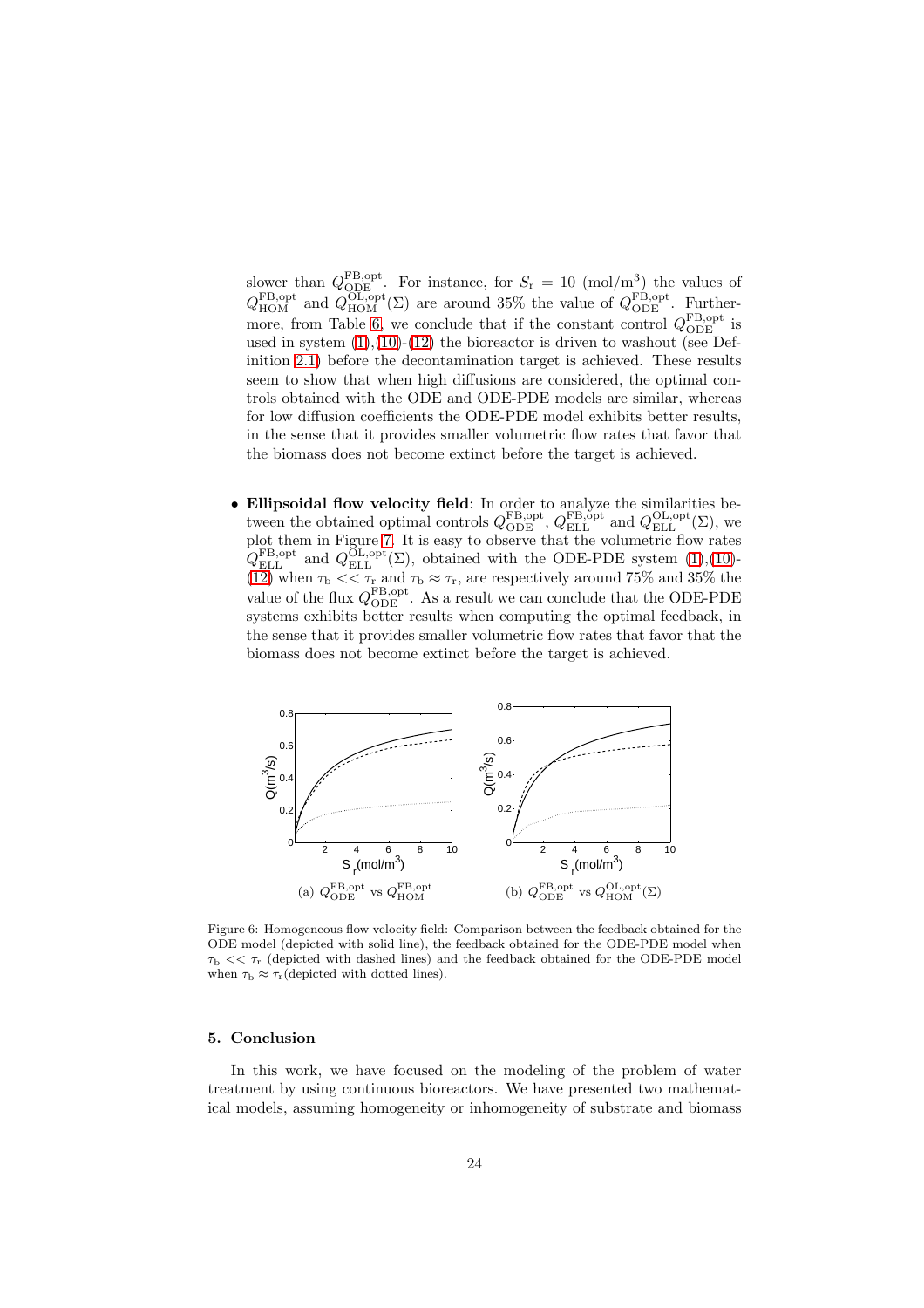

<span id="page-24-0"></span>Figure 7: Ellipsoidal flow velocity field: Comparison between the feedback obtained for the ODE model (depicted with solid line), the feedback obtained for the ODE-PDE model when  $\tau_{\rm b}$  <<  $\tau_{\rm b}$ (depicted with dashed lines) and the feedback obtained for the ODE-PDE model when  $\tau_{\rm b} \approx \tau_{\rm r}$  (depicted with dotted lines).

concentrations in the bioreactor. We have also made a difference between considering that the fluid flow velocity in the bioreactor is homogeneous through the inlet, or follows an ellipsoidal profile.

We have tackled an optimization problem which aims to minimize the time needed to clean the polluted resource, by choosing an optimal bioreactor volumetric inflow rate. In the case of considering homogeneity of the contaminant in the bioreactor, it is possible to obtain an optimal flow rate from previous theoretical results. In the case of considering inhomogeneity of the contaminant in the bioreactor, we show here how to obtain an optimal flow rate using an hybrid genetic algorithm. The results show in the cases where the time scale in the bioreactor is comparable with the time scale of the resource (for instance, by using  $D_{\rm S} = D_{\rm B} = 0.01$  (m<sup>2</sup>/s)), the optimal flow rates are smaller than the optimal flow rates obtained for the mathematical model which considers homogeneity in the bioreactor.

Our goal was to compare the numerical optimization results obtained for the ODE and ODE-PDE models presented for coupled system between the bioreactor and the water resource. The results show that when the time scale of the bioreactor is much smaller than the one of the water resource, (for instance, by using  $D<sub>S</sub> = D<sub>B</sub> = 100 (m<sup>2</sup>/s)$ , the ODE-PDE system with homogeneous flow velocity field approaches the ODE system. Contrarily, the ODE-PDE system with ellipsoidal flow velocity field does not approach the ODE system in the sense that, when using the control strategy that is optimal under the homogeneous assumption in the bioreactor, the biomass becomes extinct and it is not able to make the substrate in the water resource decrease to the objective value. Let us notice that the ellipsoidal flow velocity field has been presented in order to approach a more realistically behavior of the reactor (see [\[34](#page-27-9)]). An important conclusion is that an optimal feedback derived for perfectly mixed bioreactor can lead a bioreactor with non negligible diffusion terms to washout, prevent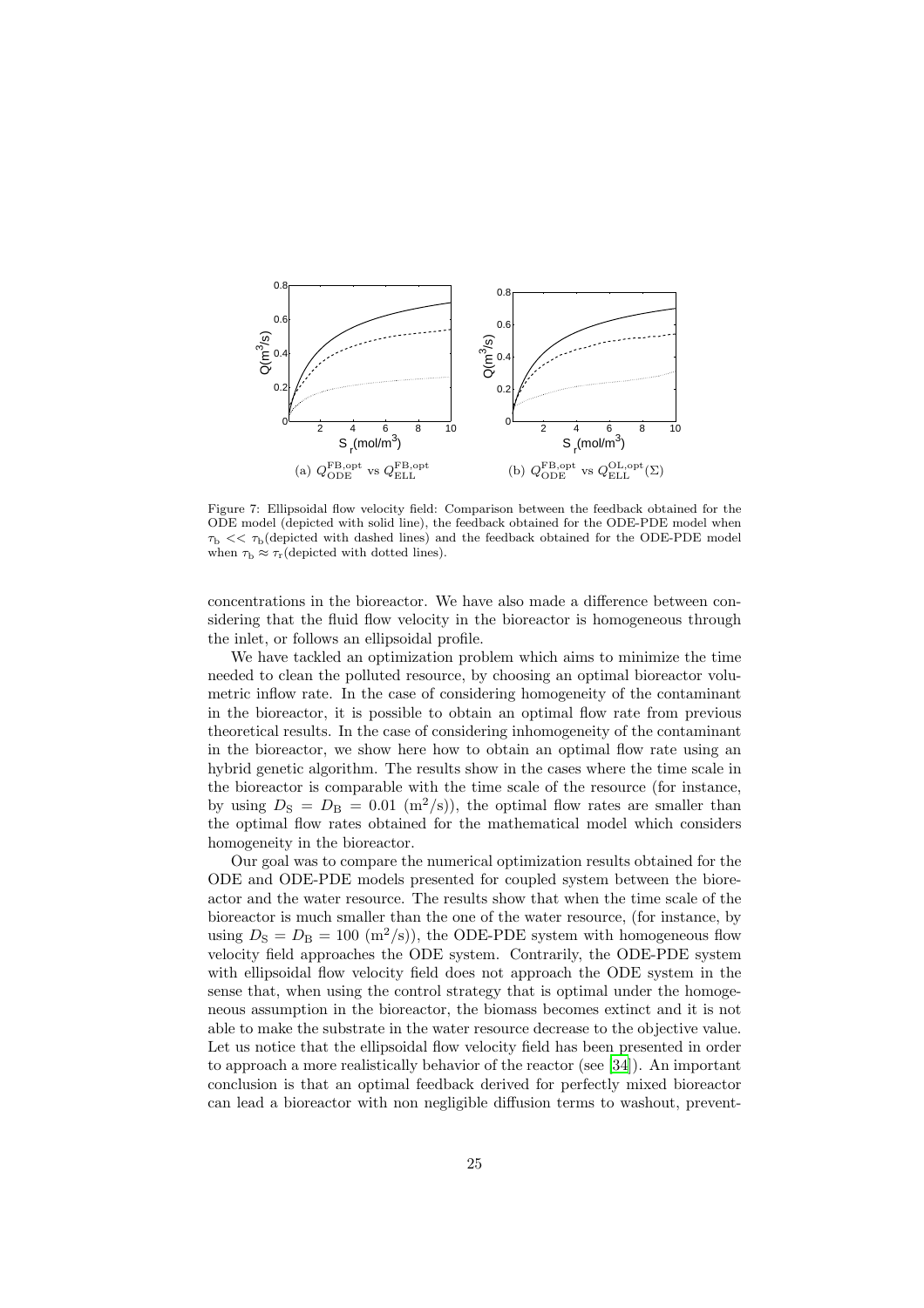ing the desired decontamination objective, while a simple open loop control, obtained with the method presented in this work, can solve the problem.

## Acknowledgements

This work was carried out thanks to the financial support of the Spanish "Ministry of Science and Innovation" under the project MTM2011-22658; the Junta de Andalucía and the European Regional Development Fund through project P12-TIC301; and the research group MOMAT (Ref.910480) supported by "Banco Santander" and "Universidad Complutense de Madrid". This work has been also supported by the INRA-Inria project team 'MODEMIC'.

- <span id="page-25-0"></span>[1] H. Lim, H. Shin, Fed-Batch Cultures: Principles and Applications of Semi-Batch Bioreactors, Cambridge Series in Chemical Engineering, Cambridge University Press, 2013.
- <span id="page-25-1"></span>[2] S. Pirt, Principles of microbe and cell cultivation, Halsted Press book, Wiley, 1975.
- <span id="page-25-2"></span>[3] J. Banga, E. Canto, C. Moles, A. Alonso, Dynamic optimization of bioreactors - a review, Proceedings of the Indian Academy of Sciences.
- <span id="page-25-3"></span>[4] T. Lee, F. Wang, R. Newell, Robust multivariable control of complex biological processes., J. Process control 14 (2004) 193–209.
- <span id="page-25-4"></span>[5] R. Yamuna, V. S. Ramachandra, Control of fermenters - a review, Bioprocess Engineering 21 (1) (1999) 77–88.
- <span id="page-25-5"></span>[6] I. Smets, J. Claes, E. November, G. Bastin, J. V. Impe, Optimal adaptive control of (bio)chemical reactors: past, present and future, Journal of Process Control 14 (7) (2004) 795 – 805.
- <span id="page-25-6"></span>[7] J. Na, Y. Chang, B. Chung, H. Lim, Adaptive optimization of fed-batch culture of yeast by using genetic algorithms, Bioprocess and Biosystems Engineering 24 (5) (2002) 299–308.
- <span id="page-25-7"></span>[8] S. Nguang, L.Chen, X. Chen, Optimisation of fed-batch culture of hybridoma cells using genetic algorithms, ISA Transactions 40 (4) (2001) 381 – 389.
- <span id="page-25-8"></span>[9] M. Ronen, Y. Shabtai, H. Guterman, Optimization of feeding profile for a fed-batch bioreactor by an evolutionary algorithm, Journal of Biotechnology 97 (3) (2002) 253 – 263.
- <span id="page-25-9"></span>[10] J. Roubos, G. van Straten, A. van Boxtel, An evolutionary strategy for fed-batch bioreactor optimization; concepts and performance, Journal of Biotechnology 67 (1999) 173 – 187.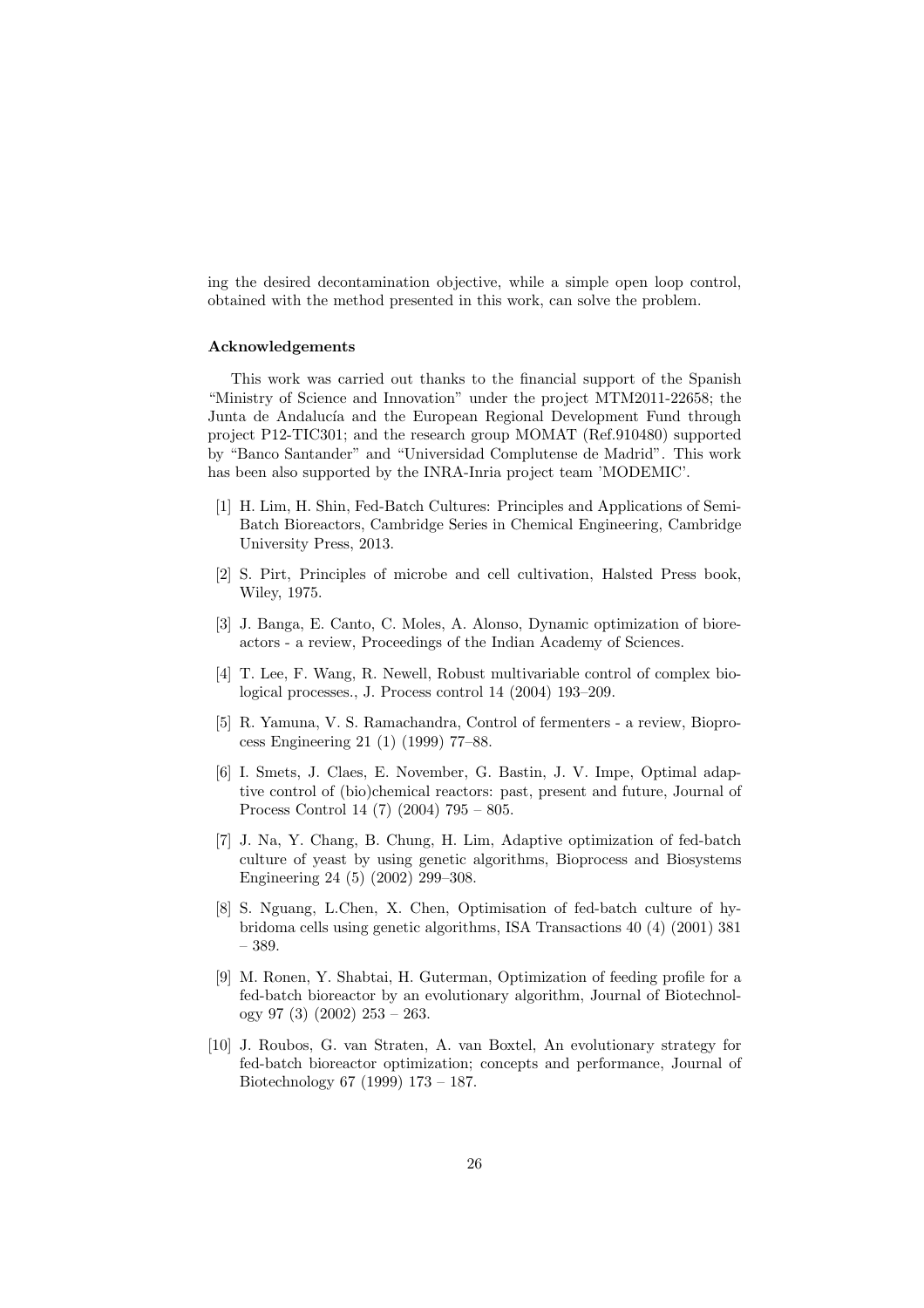- <span id="page-26-0"></span>[11] J. Chiou, F. Wang, Hybrid method of evolutionary algorithms for static and dynamic optimization problems with application to a fed-batch fermentation process, Computers & Chemical Engineering 23 (9) (1999) 1277 – 1291.
- <span id="page-26-1"></span>[12] D. Herbert, R. Elsworth, R. Telling, The continuous culture of bacteria; a theoretical and experimental study., Journal of general microbiology.
- <span id="page-26-2"></span>[13] N. Marcos, M. Guay, D. Dochain, T. Zhang, Adaptive extremum-seeking control of a continuous stirred tank bioreactor with haldane's kinetics, Journal of Process Control 14 (3) (2004) 317 – 328.
- <span id="page-26-3"></span> $[14]$  J. Monod, La technique de culture continue théorie et applications., Annales de l´ Institut Pasteur 79 (1950) 390–410.
- <span id="page-26-4"></span>[15] J. Moreno, Optimal time control of bioreactors for the wastewater treatment, Optimal Control Applications and Methods 20 (3) (1999) 145–164.
- <span id="page-26-5"></span>[16] G. D'Ans, P. Kokotovic, D. Gottlieb, A nonlinear regulator problem for a model of biological waste treatment, IEEE Transactions. Automatic Control 16 (1971) 341–347.
- <span id="page-26-6"></span>[17] P. Gajardo, J. Harmand, H. R. C., A. Rapaport, Minimal time bioremediation of natural water resources, Automatica  $47$  (8) (2011)  $1764 - 1769$ .
- <span id="page-26-7"></span>[18] P. McCarty, Anaerobic waste treatment fundamentals, Chemistry and Microbiology I, II, III.
- <span id="page-26-8"></span>[19] P. Gajardo, H. Ramirez, V. Riquelme, A. Rapaport, Bioremediation of natural water resources via optimal control techniques, in: R. Mondaini (Ed.), Biomat 2011 - International Symposium on Mathematical and Computational Biology, World Scientific, 2012, pp. 178–190.
- <span id="page-26-9"></span>[20] H. Ramirez, A. Rapaport, V. Riquelme, Minimal time bioremediation of water resources with two patches, submitted (2014).
- <span id="page-26-10"></span>[21] J. Grivet, Nonlinear population dynamics in the chemostat, Computing in Science Engineering 3.
- <span id="page-26-11"></span>[22] H. Smith, P.Waltman, The theory of the Chemostat. In Cambridge studies in Mathematical biology, Vol. 13, Cambridge: Cambridge University Press, 1995.
- <span id="page-26-12"></span>[23] M. Crespo, [Mathematical optimization in industrial processes,](http://www.mat.ucm.es/~ivorra/papers/TFM_MariaCrespo.pdf) Master's thesis, Universidad Complutense de Madrid (September 2013). URL [http://www.mat.ucm.es/~ivorra/papers/TFM\\_MariaCrespo.pdf](http://www.mat.ucm.es/~ivorra/papers/TFM_MariaCrespo.pdf)
- <span id="page-26-13"></span>[24] A. K. Dram´e, A semilinear parabolic boundary-value problem in bioreactors theory, Electronic Journal of Differential Equations 129 (2004) 1–13.